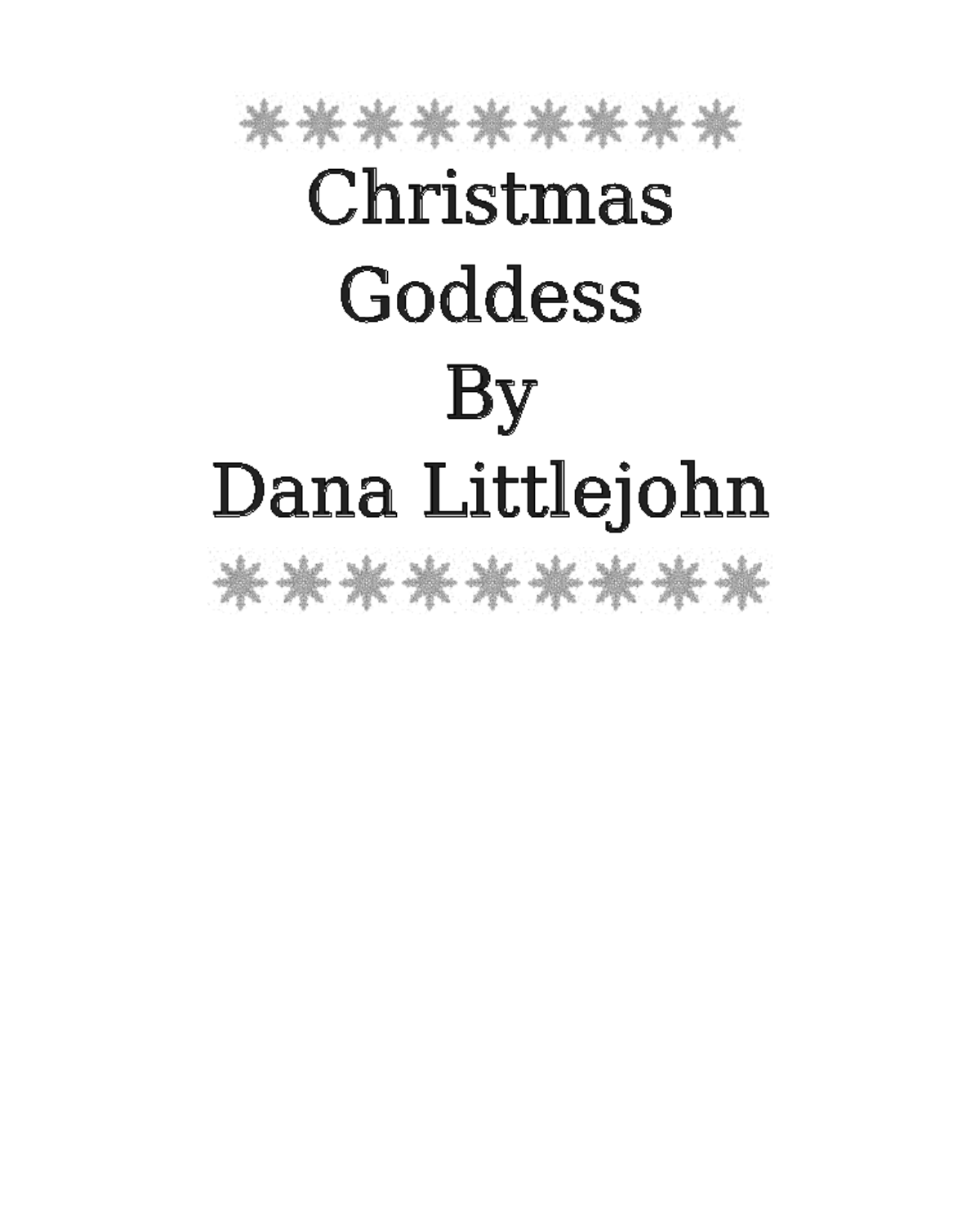## Copyright © 2020 by Dana Littlejohn

All rights reserved. This book or any portion thereof may not be reproduced or used in any manner whatsoever without the express written permission of the publisher/author except for the use of brief quotations in a book

review.

Printed in the United States of America First Printing, September 2020 Dana Littlejohn www.DanaLittlejohn.com authordanalittlejohn@gmail.com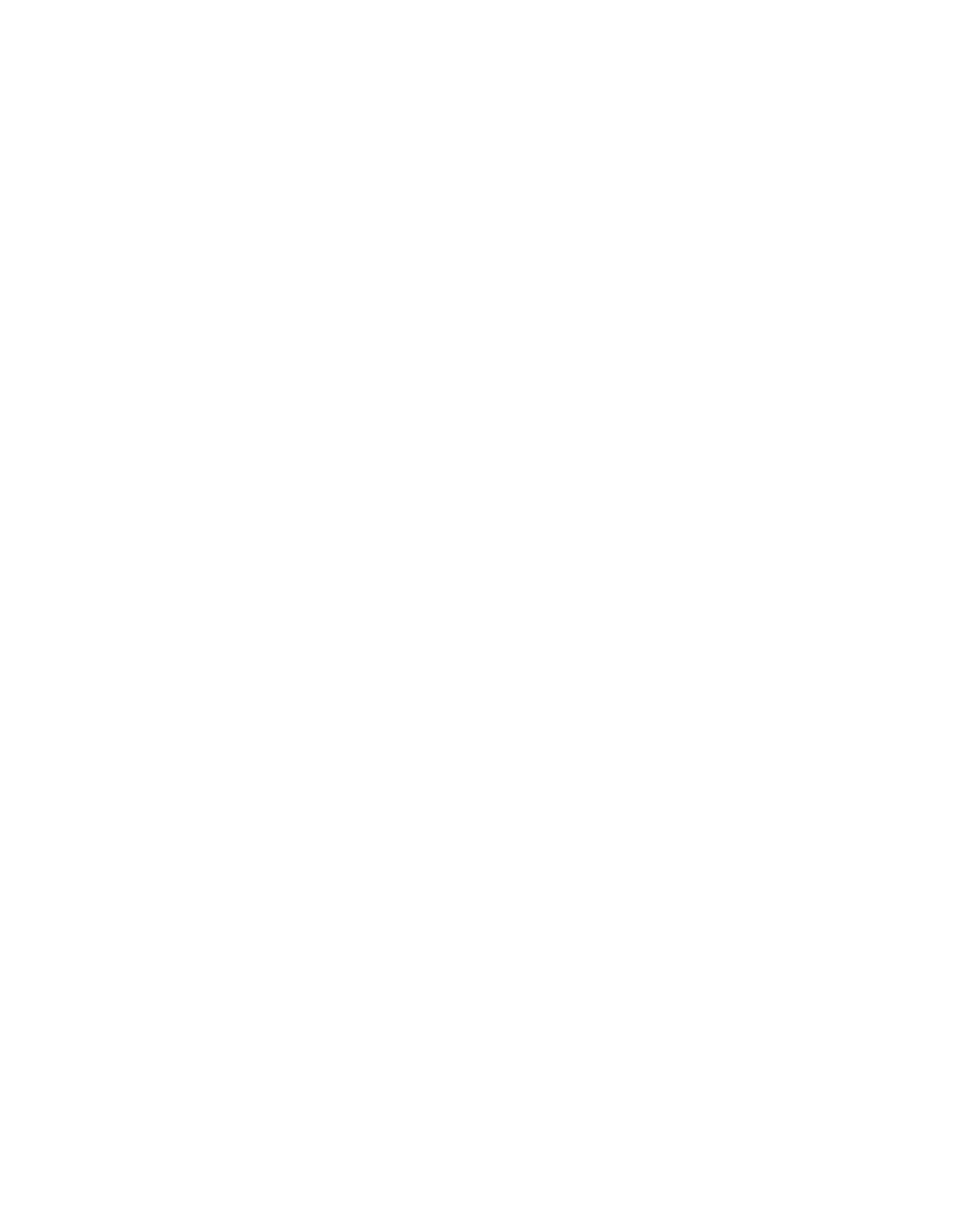# Christmas Goddess

By Dana Littlejohn

## Tag:

When your best friend has savvy internet skills you get the best Christmas gift ever!

## Blurb:

Kendra Taylor chose to be single, but the holiday season made that choice more difficult. During a conversation with her friend, Kendra confessed what she really wanted for Christmas. Can her friend make her Christmas wish come true by looking on the internet?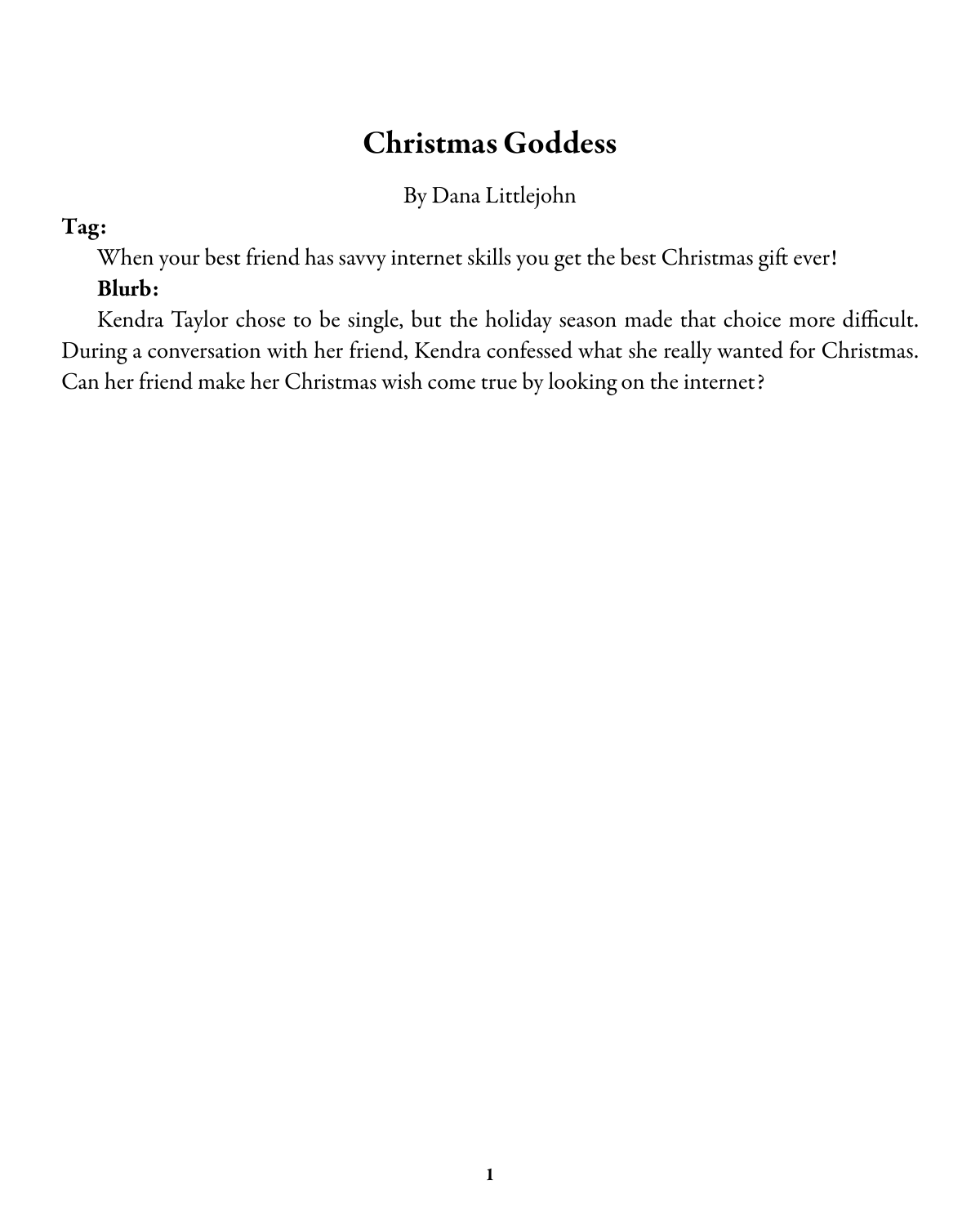

"What kind of stupid question is that?" Kendra asked, removing the kettle from the stove.

"It's not stupid at all. Granted, it may not be one found in normal everyday conversation, but it's a question you're obligated to answer because your best friend asked it."

Kendra took the phone from between her shoulder and ear and stared at it quizzically before speaking again.

"I'm having some Deja Vu. We've had this conversation before, haven't we?" she asked, removing a delicate white cup from the cabinet.

"I don't know. Probably. Justanswer the question, Kendra. Tall, short, black, white, brown eyes, green eyes—" She poured the water into a teapot sitting on a tray that matched the cup then put the kettle in the sink.

"Yeah, yeah, I know what *preference* means. I'm just confused about why you think I would have a preference. How come we keep having this same conversation?"

"I'm concerned, Kendra. First, you were changing guys like underwear, and then bam! You stopped cold turkey."

Kendra giggled at her friend's faux hysteria as she filled her cup with tea.

"I didn't say anything at first because, well, I thought you were doing some kind of cleansing thing."

Kendra's brow rose. "Cleansing thing?"

"You know, taking some time off from sex and men."

"Okay, in my defense, I was merely sowing my wild oats. Back then I was thinking so many men so little time, but as you saw, that got old really quick."

"Alright, I get that, but it's been two years since that whole oat thing and you're still single. That's why I thought you may be looking for someone with a specific look or personality or something else."

"We've been over that, Monica. What I *prefer* is to be single right now."

"Yes, we have and that would be cool if you weren't complaining about being single, too. Besides that, you don't even hang with people that are happy being single, you hang with couples."

"The holidays make lots of people think about being in a couple with all the festivities that go on. You can't help but feel the pangs of loneliness at this time of year. Once the New Year comes in my feelings will return to normal," Kendra assured her.

"Uh-huh. Well, I think you secretly want to be in a relationship."

"I can see how you would think that looking out from your perfect relationship with Doug," she mentioned. "When women are happy, they want everyone around them happy," she added with a shrug.

"Now don't be like that. You know you're happy for us."

Kendra sighed. "Yes, of course, I am. You know I love you guys."

"Yes, I know. Now, come on, Kendra. Humor me."

She took a cautious sip of her tea. "Are we doing this because you have one of those machines from the movie Weird Science? Because that would be awesome."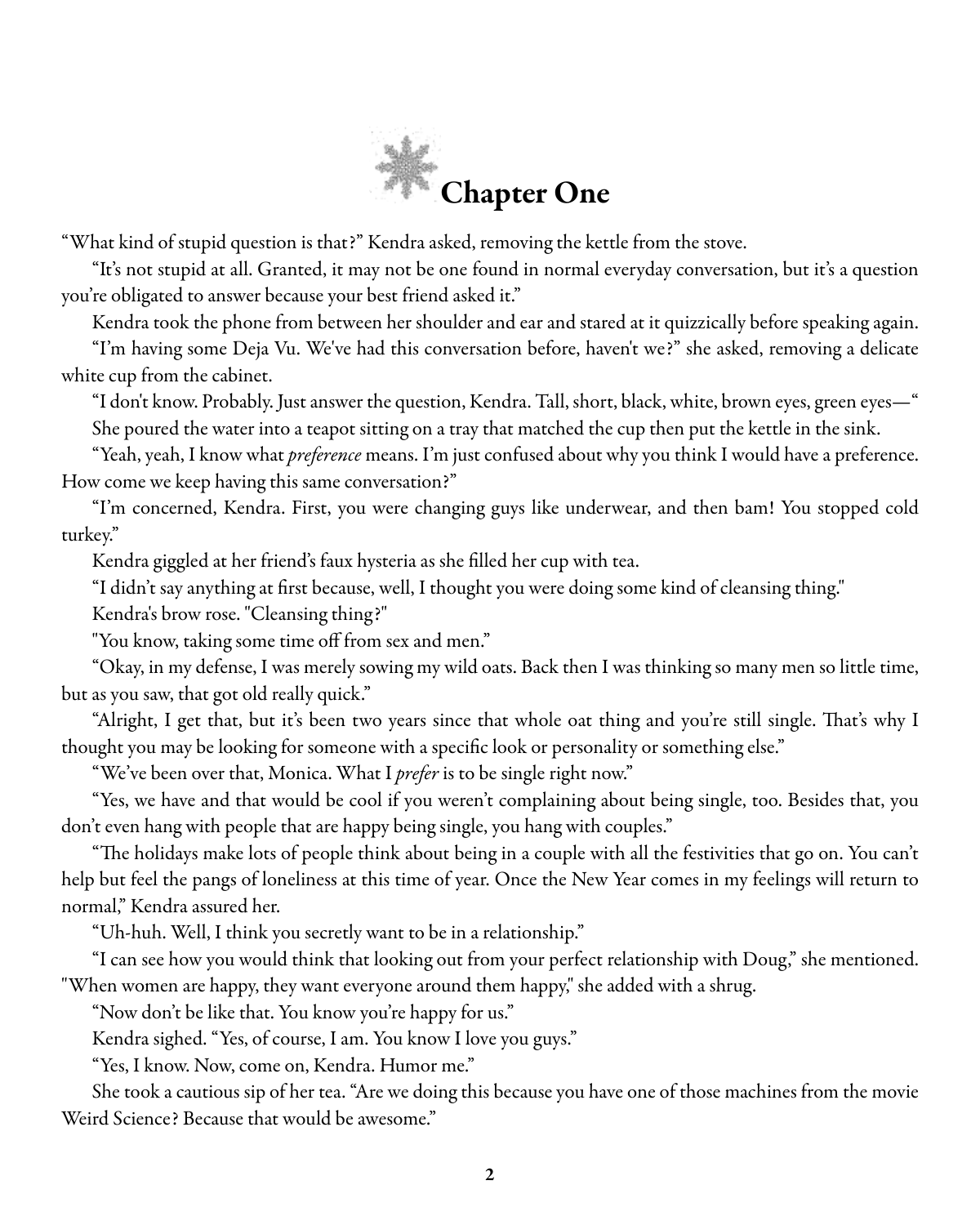Monica scoffed. "I wish! Nope, this is just a random crazy best friend conversation. I may have a hookup with one of Santa's elves. You never know."

Kendra laughed. "Yeah okay."

"Now, spill it."

"You're going to think I'm weird or crazy."

Monica's laughter made Kendra frown.

"We've been friends too long for that worry! I've always thought that."

Kendra carried the tray to the living room and eased herself onto the sofa.

"Alright, fine" she agreed. "Let me see...the perfect guy...Well, his physical attributes really aren't that important to me."

"What do you mean?"

"You know height, weight, brown hair or black and all that. I don't really have a type per se'."

"So, you're good with six foot five or five foot six?"

"Yup."

"Black guy, Spanish guy, white guy...it's all the same to you?"

She thought for a moment, then shrugged. "Yeah, I mean I've been attracted to men of all shapes, sizes, and colors so, yeah. I mean, they all have the same thing, right," Kendra added with a chuckle.

"Okay, got it. Well, since looks aren't a top priority with you, what is?"

"Wait a minute. I didn't say all that. I still want to be able to look at the man without cringing. Looks are still in the top three."

"Alright, the number two spot?"

Kendra sipped her tea and nodded as if her friend could see her. "Yeah, number two is good."

"What's number one?"

Kendra sat back and closed her eyes, holding her cup off to the side. "I just want him to be *into* me. I want him to treat me like a goddess," she said dreamily.

"Oh yeah, the goddess thing." her friend said.

"Uh-huh."

"So, you want him to worship you? Not like sit at your feet, be at your beck and call type worship, right?"

"No, Monica. I mean, is it so much to ask that a man puts me first?"

 $"Umm"$ 

"I just want to be *desired*. I want him to act as though making me happy was his number one priority. Even if it wasn't, I want to feel like it is. Know what I mean?"

"Of course, I do. You've told me that a few times."

"Well that's because every few months you ask me the same strange questions," Kendra told her.

"Anything else? Something different this time."

"Well, you've heard guys say they want a lady in the streets and a freak in the bed?

"Yeah."

"Well, I want that, too, but a guy version," she said with a chuckle. "I want him to be a gentleman when we are out and about. He will open doors, pull out chairs, and hold my hand when we are walking. Being romantic on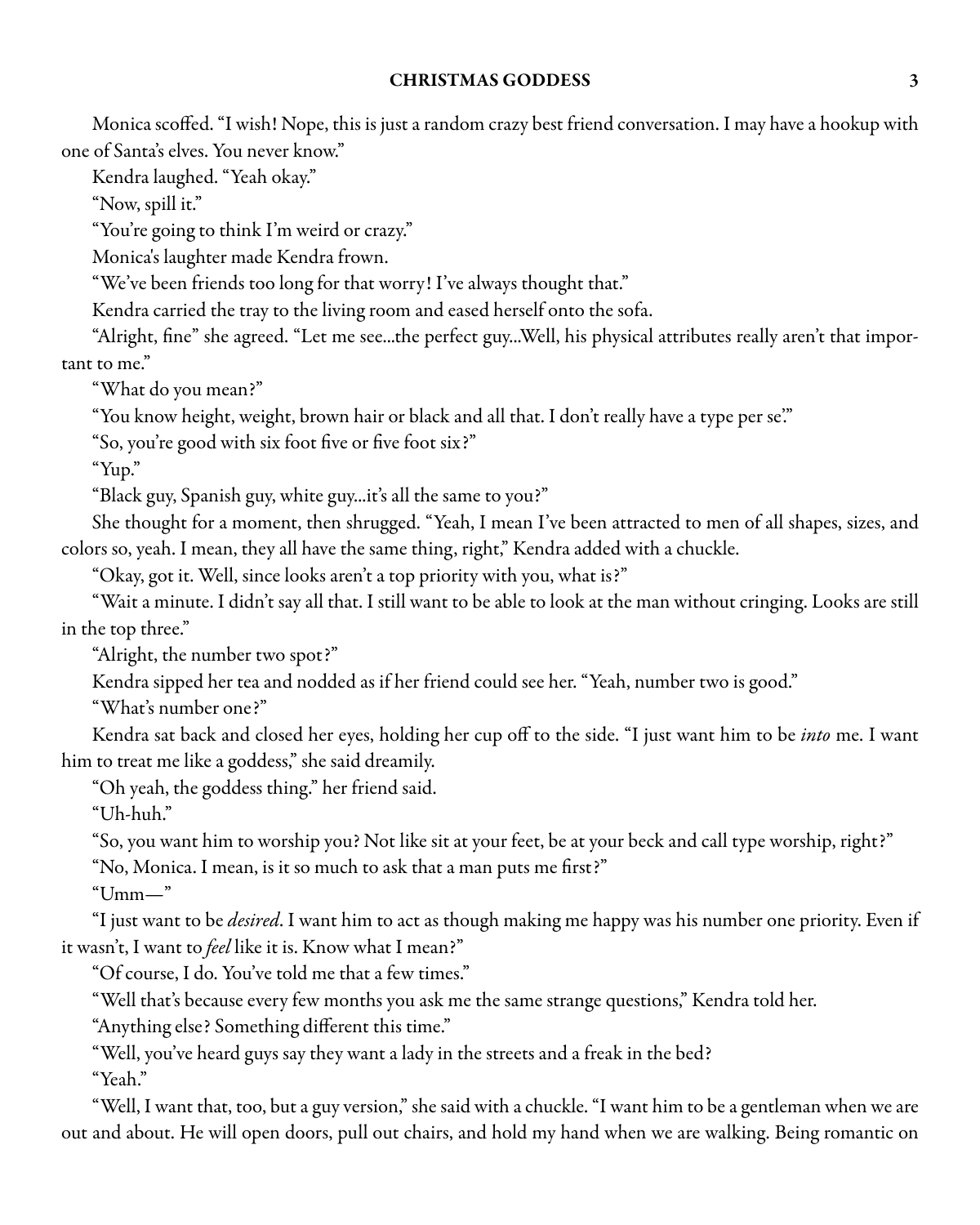purpose will be a part of who is inside. I want him to be the kind of man that admires and respects my mind and opinions, and then cherishes and adores my body when we are making love. Only when I'm completely satisfied would he even attempt to achieve satisfaction for himself. He'll consider himself lucky that I chose him, but in the end, I will be the lucky one," she concluded with a sigh.

"Wow. That's deep."

"Mmm."

"But don't most men do that?"

Kendra bolted upright wide-eyed, holding her cup out to prevent the liquid from spilling.

"What? No! Well, at least not the fools I was with anyway. They were either too rough or moved way too fast, sweating and what not all in my face, pumping away on top of me in a hurry to get to his own happy ending," she explained with a dismissive wave.

Monica laughed. "Dang. It's been a while since you've had a positive adult relationship, huh?"

"Yes. They were all too stuck on how good they felt to even notice if I was enjoying their attention or they flat out didn't care if I did."

" $Oh$ "

"The worst part is when it is finally over. They have the nerve to throw this grin my way and ask me how good I think he was," Kendra added with an eye roll.

"Uhh..."

"Is a slow hand to glide over me so much to ask so I can enjoy the ride, too?" she asked, letting out a long breath.

Monica was silent for a moment. "Okay, correct me if I'm wrong, but am I detecting a little bit of anger in all that?"

Kendra slumped back against the cushion and sighed heavily. "Sorry to dump that on you. That anger is not directed toward you, but to the memory of them. I thought I purged all that over the last two years."

"Hey, no, that's why we're talking. You need to relieve some of that tension. Do we need to go toy shopping? We should go. Shopping always makes us feel better. I could get some stuff for me and Doug to play with, too."

"Uh, no, but thanks. I don't need to know the behind-closed-door details about you guys, and I sure don't want those visuals stuck in my head," she expressed with a laugh.

Monica snickered. "Alright, fine. So, let's get back to your perfect guy then. I'm assuming the basics are still on the list. Job, house, car..."

"Well, yeah. Those go without saying, don't they? I don't think anyone's perfect guy is broke, homeless, and walking. You can stack them together at number three."

"That's true. Does your guy have a motorcycle?"

She stopped drinking. "A motorcycle?"

"Yeah, why not?"

Kendra giggled, taking another sip from her cup. She was starting to like this game.

"Sure, what the hell. Throw in a bike and while you're working on details make sure he has big hands, too. Large hands feel good sliding over my skin when I'm all hot and horny. From what I remember anyway," she added with a laugh.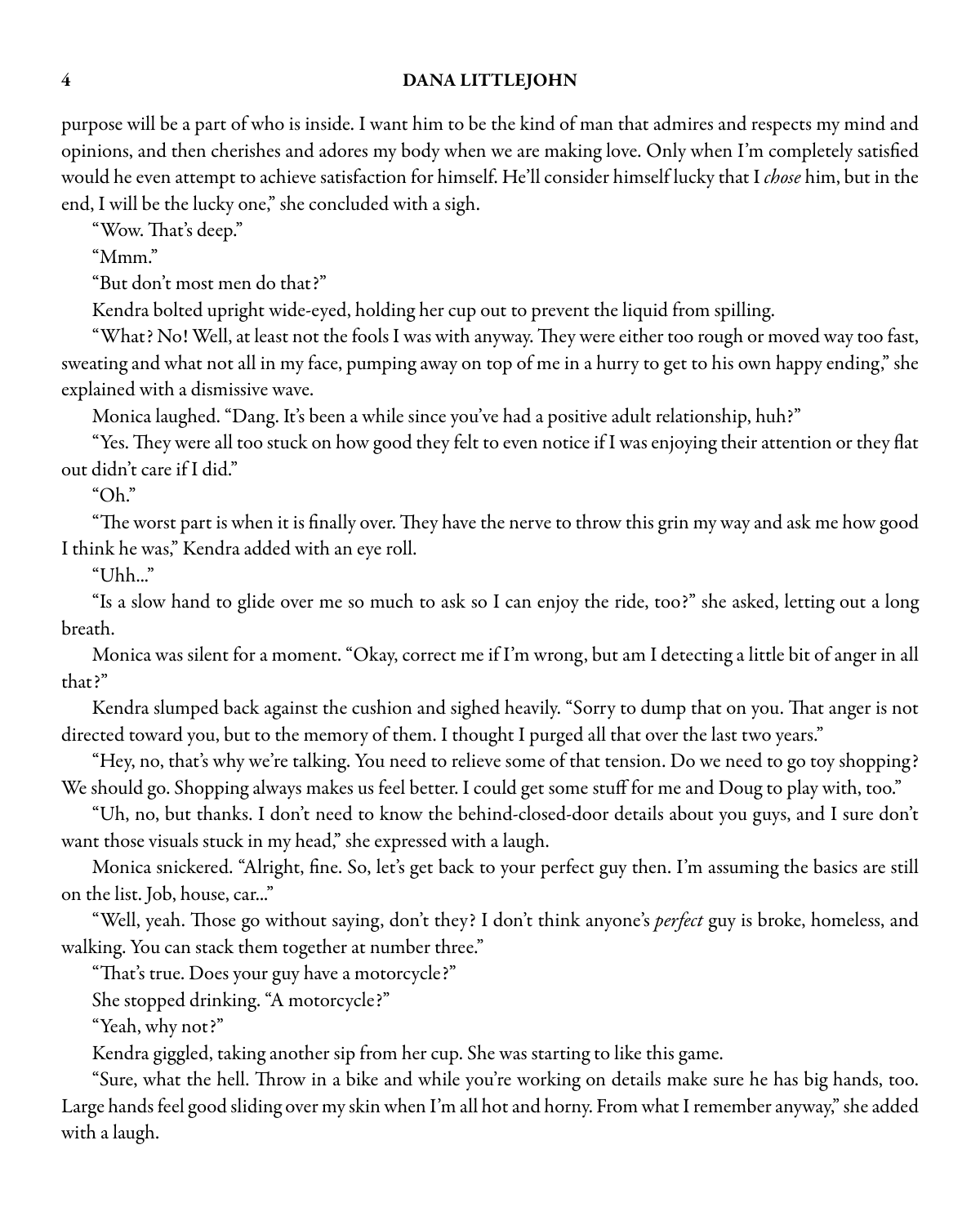"Yes ma'am. Big hands. Duly noted. Anything else you want big since we're being alittle morespecific?" Monica asked in a humorous tone.

Kendra laughed again. "Let's just say all free-moving parts should be proportionate to his body structure, okay?" she confirmed unable to stop giggles from mixing with her words.

"Alrighty then, Miss Ma'am. I think I have enough to work with. I'll have this list Fed Ex'd over to the North Pole immediately."

"Well, Mr. Claus will have to do a rush job in order to get him here by Christmas. It's already December tenth."

"I'm not worried. I figure if he can get around the whole world in one night, getting your guy together in a few weeks ought to be a piece of cake."

Kendra could almost see the smile on Monica's face and smiled as well. "I totally agree, but tell him I said chop-chop anyway. I've been waiting for this man for a long time."

"I sure will. Hey, you know Doug's family is having their annual Christmas Eve party. You want us to pick you up?"

Kendra's smile faded and she put the cup on the coffee table. "Umm, I think I'm going to pass this year, Monica."

"What? Why? Doug's parents love you."

"I know and I love them, but not this year. Third wheel and all," she shrugged.

"Come on Kendra. You could never be a third wheel. We have been the three musketeers for more than twenty years. They consider us family."

"I know. His family will always be family to me. I just rather not go another year being the only one not hugged up or loving up on someone special during special times."

"Okay, I understand, but Doug is going to be upset."

Kendra snorted. "I'm sure you can smooth any ruffled feathers that come up for me."

Monica chuckled. "Girl shut up. I'll see you at work tomorrow."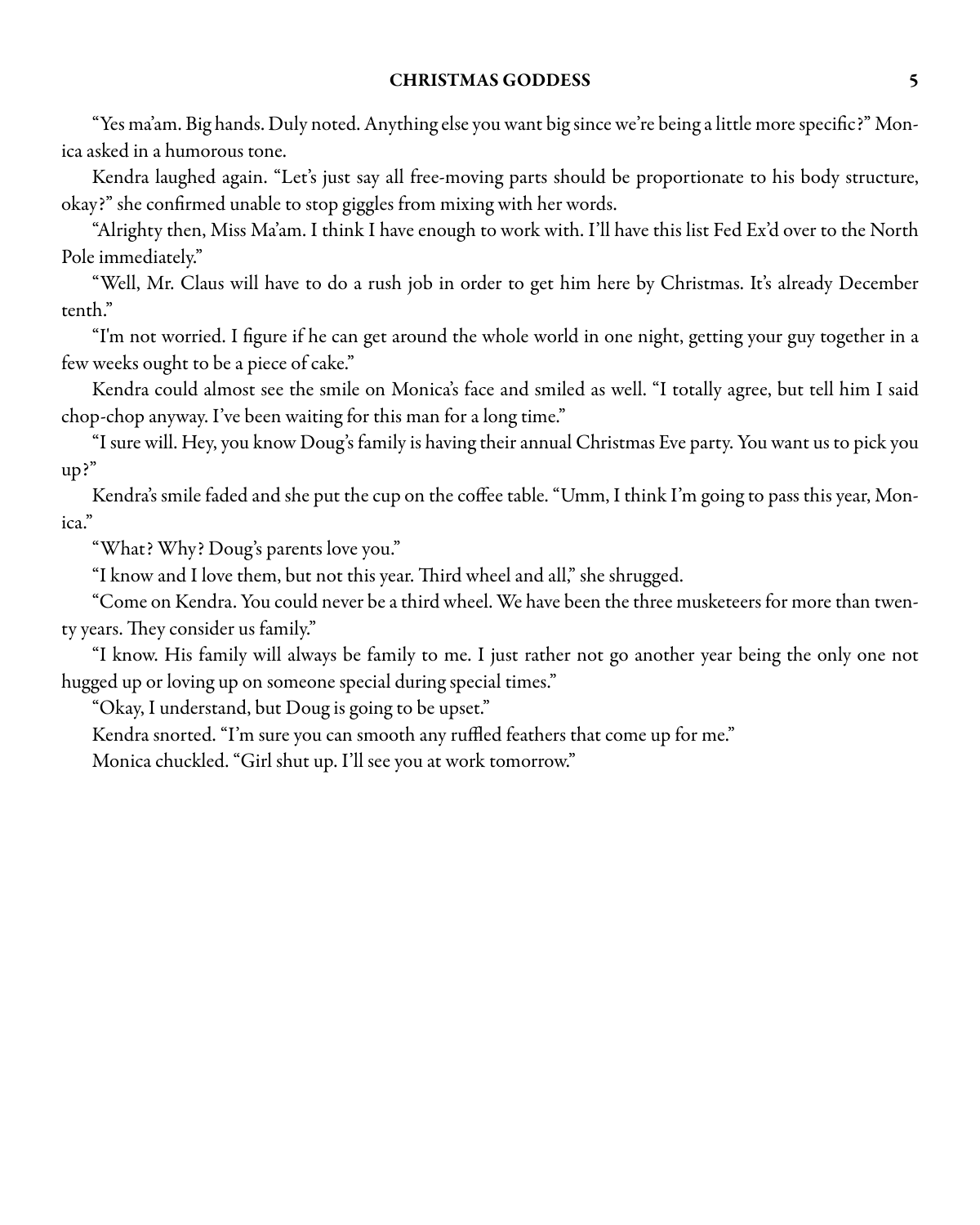

Kendra walked through the chilled streets adjusting her cap to block the snowflakes from landing on her face. She stopped at every eye-catching store window display she passed. Each one gave her new ideas for another gift, and she popped inside to buy it. Rushing back to the office, she passed a couple walking along also checking out the brightly lit windows. They held hands, laughed, and kissed periodically as they moved from store to store. She sighed as she sped past them.

Could my preferences be too unreasonable? Too far-fetched? Does that kind of man I really want even exist?

Kendra closed the door behind her and shook off the snow. She hung up her coat and stuffed her packages into the bottom drawer of the filing cabinet.

"Kendra? Are you all right?"

"Huh?" She shot up-right to give him her full attention. "Oh! Hi Dr. Flack. Were you saying something to me?"

"I was merely asking if you were okay. You looked kind of dazed," he added with a raised brow.

She pushed the drawer closed with her foot. "Yes, I guess I was, but I'm fine."

"Just ready for this day to be over, huh?"

Man! You can say that again!

"No, no, I'm good. I just have a lot on my mind."

"Well, Samantha should have everything up and running for the party when we're done for the day. That ought to help."

"Party?"

"The holiday party. You didn't forget it was after work today, did you?"

Crap!

"No, no, I didn't forget, sir. I'll be there. Did you need me for something?"

"Oh, yes. Mrs. Duncan is in room five. Could you get an EKG on her?"

"Of course."

"And Drea just brought Mrs. Baxter and her twins back also. I'll need vitals on them including height and weight. They're getting big so fast. She put them in room six," he murmured walking away.

She nodded. "Yes, doctor. Right away."

\* \* \* \*

Kendra scanned the conference room in search of the dinner buffet. With only three in-house doctors, the office wasn't very large. They were a close-knit group and the doctors worked hard to make their entire group feel welcomed and appreciated. Muttering the words to Hark How the Bells as the music played overhead, she made her way across the room.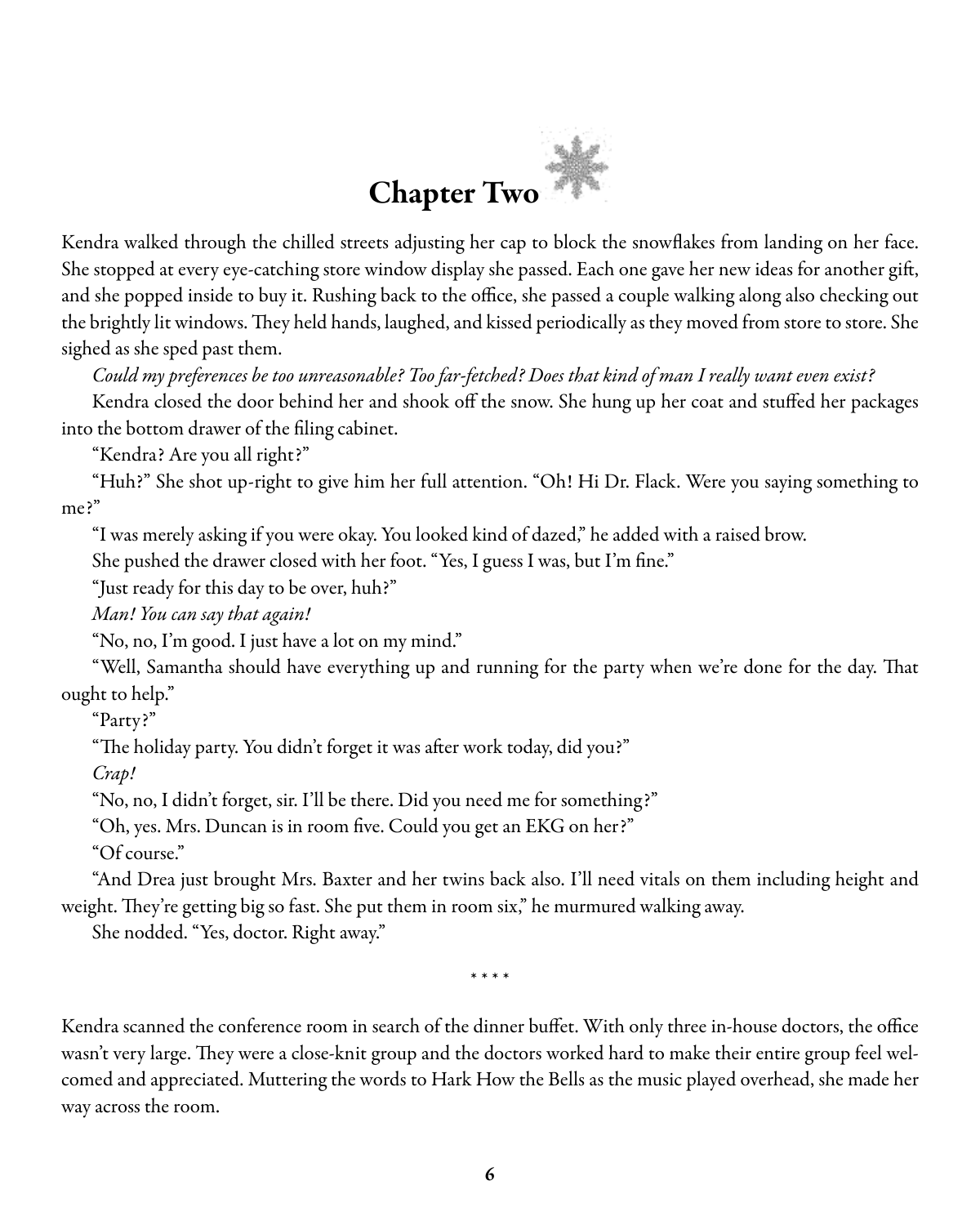Little Santa faces covered the tablecloth. Snowmen, reindeer, brightly lit Kinaras and dreidels decorated the walls and the plates on the table's edge. Sprigs of holly were strategically placed in the open spaces between the various finger foods and the meat and cheese trays. Wet spots formed on the napkins near the punch bowl stretching Santa's face out of proportion. Snickering at the sight, Kendra took a plate and moved along the table systematically filling it.

"Wow, Dr. Jackson made sure to cover as many beliefs as possible," she murmured, lifting a cookie from her plate.

"Are you sure you won't go?"

The question appeared near her ear startling her. The plate in her hand rattled, almost spilling its contents.

"Monica, if my plate would have hit the floor, I would have strangled you with some of that tinsel from that tree over there."

Her friend chuckled at her side. "Sorry. I wasn't trying to scare you. Are you staying for the party?"

Kendra shook her head. "No, I'm tired. I just wanted to stop by to grab something to go, and get home to relax," she explained, handing her friend a cup of eggnog. "Hold that. Those freaking Baxter twins are nerve-wracking to work with. They're out of control and their mother was no help at all. Getting a height and weight on them was a nightmare. I'm ready to put this day and this week behind me," she added, shaking her head.

"Yeah. You know what you need? Exposure to well-behaved children! You know Doug has some really cool nieces and nephews and they like you," Monica announced with a big grin.

Kendra glared at her but said nothing as she continued to move along.

"Oh come, Kendra. Just come to the party. You know you'll have a great time. Please," she urged in a whiny tone.

"No, Monica. I refuse to be that girl anymore."

Monica's eyes batted in confusion. "What girl?"

Kendra stopped loading her plate and turned to face her friend. "You know what girl I mean. The childhood friend of the oldest son's girlfriend who has no plans, so she tags along to the family gathering with the happy couple. Doesn't that just scream pathetic?"

"Yeah, I guess it does when you say it like that. But you know Doug's parents don't see you like that."

"Yeah, but although the three of us are still close friends, you and Doug are more than that now. You're engaged."

Monica didn't look convinced, but she didn't push any further.

"Oh, all right," she said with a sigh. "I'll leave it alone. So, if you won't be with us, what will you be doing?"

"I don't know," Kendra confessed, wrapping her plate in the available foil. "Maybe just hang out at the house reading."

"Oh yeah, I can see how that would be much more fun than music, food, and friends."

Kendra heard the sarcasm in her friend's voice but chose to ignore it. A basket of what looked like used plastic bags sat at the end of the table. She turned a raised brow to Monica.

"Dr. Jackson is all about recycling," Monica said answering her unasked question.

Kendra fished a bag out and slid her plate into it before taking her drink back from her friend.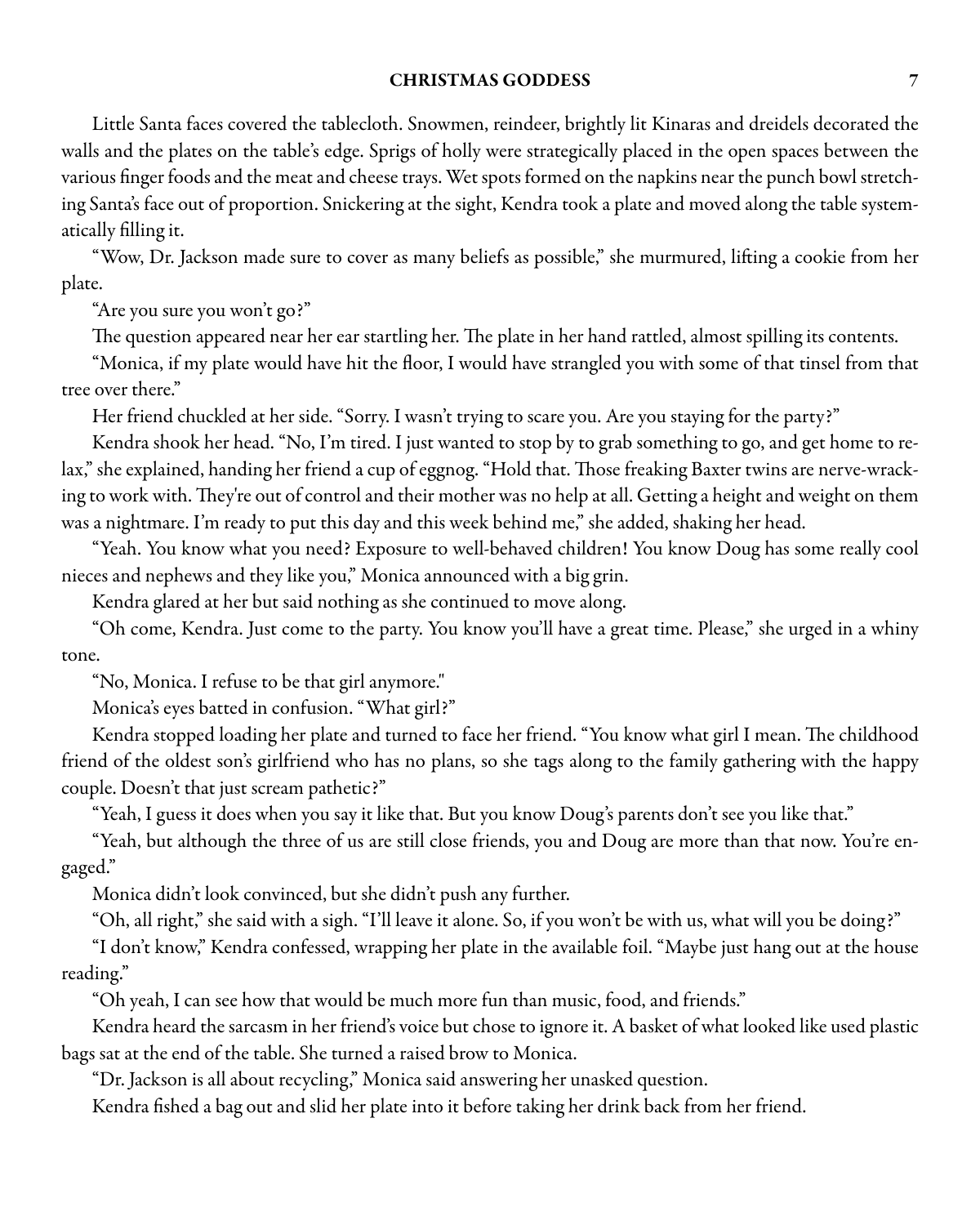"Are you at least going to come over this weekend so we can hang out like we planned?" Monica asked with her arms around her chest.

"Yeah, I can do that."

Kendra walked toward the door with Monica in tow. Suddenly someone singing Jingle Bell Rock filled the corridor overtaking the dulcet tones of The Temptations' version of Silent Night. Kendra stopped and looked over her shoulder at her friend.

"Doug's here to pick me up," she explained looking at her phone.

"That was your text tone? Jingle Bell Rock?"

Monica grinned. "I'm a festive person. What can I say?"

Kendra shook her head then dropped her empty cup in the trash.

"Whatever Monica. Tell Doug I love him," she said, giving her a hug.

"I will. See you tomorrow."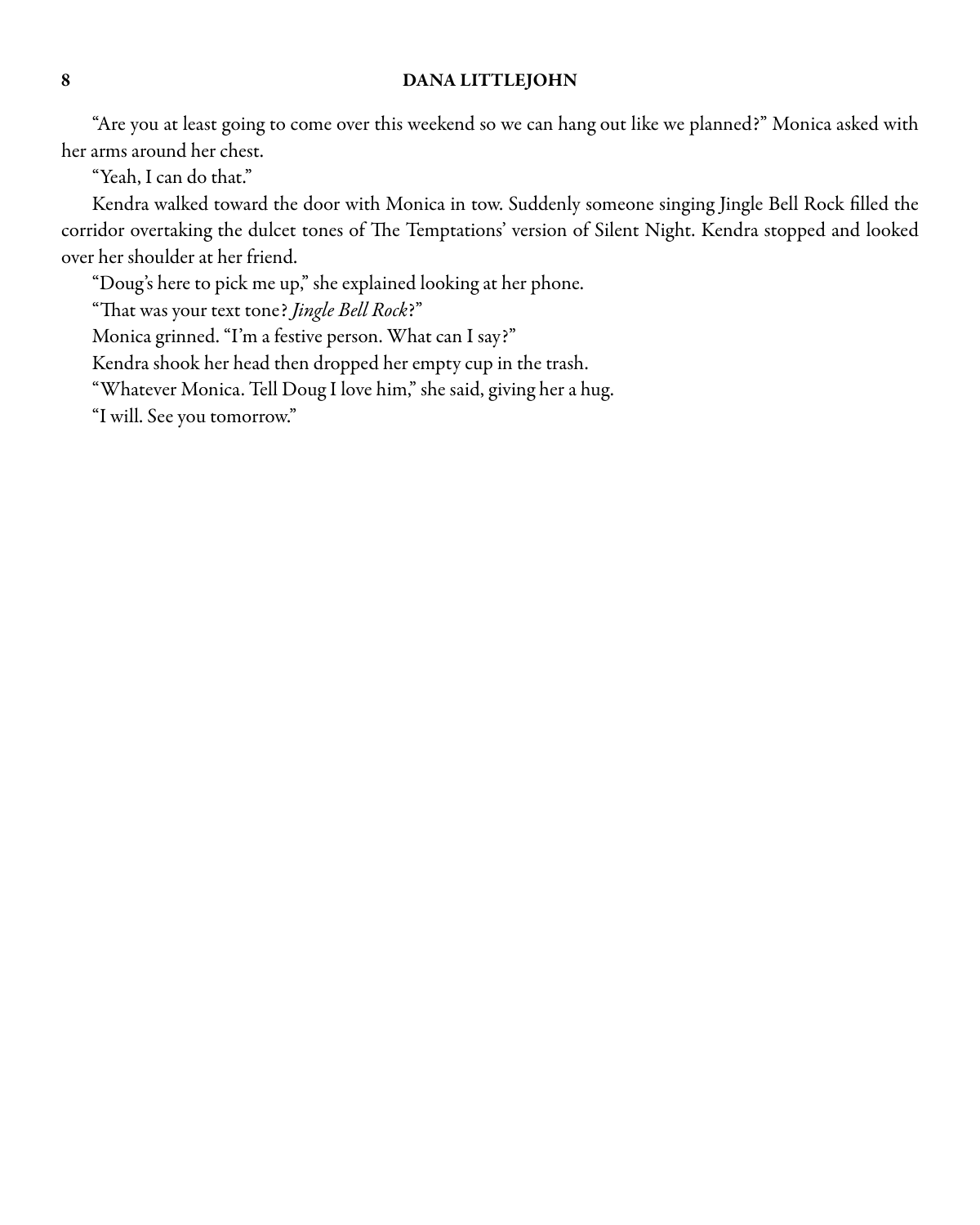

Fat, wet snowflakes pelted Kendra's car as she drove home. Her mind drifted as she traveled the familiar streets on autopilot.

"It's not like I don't know his people. The three of us grew up together, for Pete's sake. Until a few years ago I thought me *and* Monica shared a brother/sister relationship with Doug."

She pulled up on a red light and blew out a long breath. "But, somewhere along the way, Monica and Doug fell in love. How did I even miss that?"

Kendra took off and turned into her driveway moments later. She stared at the garage door as it rose and gasped.

"Could I be jealous of their relationship?"

She took in s sudden breath. The horn made a sharp loud honk when Kendra's head fell to the steering wheel. "Oh my God. I am! Damn, I suck. What is wrong with me?"

Kendra groaned and left the car. She dropped the plate off in the kitchen and headed to the living room. Looking around her home you couldn't even tell Christmas was a couple of weeks away. There were no lights, no gingerbread or peppermint smells, not even a tree in her home. She rolled her eyes.

"Damn! No wonder I'm in such a funk. It's downright dismal in this place," she said. "I have to do something about this."

Kendra rushed into her room, changed her clothes, and was back in the car in fifteen minutes. The parking lot was so full she knew not to bother going near the store for a space. Pulling her hood over her head, she stepped out into the falling snow. The cart corral was empty. She twisted her lips but wasn't really surprised.

"Merry Christmas!" the man guarding the bright red kettle shouted.

"Merry Christmas," she answered, walking by him into the store.

The shopping madness of the season was in full swing. People pushed past her as she walked around the crowded store. Luckily, she just needed a few things to spruce up her place a bit and would be gone soon.

"Excuse me," she said to a passing employee. "Where can I find Christmas decorations?"

"If there's any left they would be in aisle fourteen."

"Thanks."

"Kendra?"

The instant she heard her name Kendra froze. She would know that voice anywhere. It whispered sweet nothings in her ear for almost two years before she finally broke it off. She turned slowly and swallowed the gasp as it tried to escape. Just looking at him made her heart flutter. He was six feet of solid muscle with a panty-melting smile and expert hands to seal the deal.

#### Lionel.

"I knew that was you," he said pulling her into a hug. "How are you?"

"Hi, Lionel. I'm good. When did you get back to town?"

"Technically I'm not back. I just decided to come home for the holidays to see my parents. You look fantastic."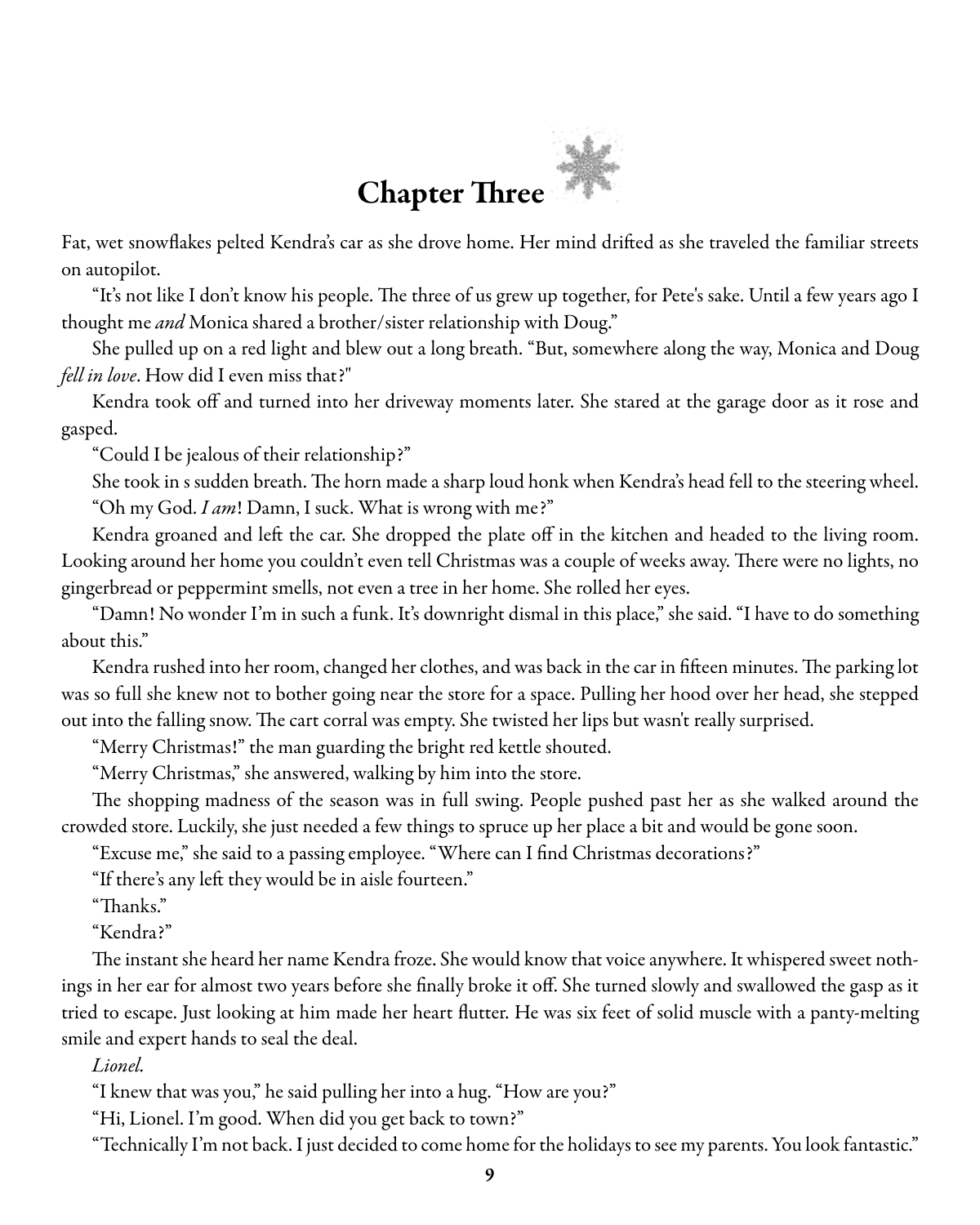"You look good too," she said then turned down the aisle.

"Whoa," he called out, intercepting her. "Wait a minute. What's your hurry?"

"No hurry. I'm just here to pick up a few decorations for the house. I haven't really had the time to decorate."

"Really? Wow, I remember your place being decked out for the holidays even before Thanksgiving. You were so into it. I liked that about you. Nothing's wrong is it?"

Wrong? No, nothing is wrong, delicious man from my past. Just suffering from lack of companionship and nooky deficiency, that's all.

"No, no nothing. I've just been busy at work. That's all."

"Oh. Okay. So, what are your plans after you get your stuff?"

"No plans at all, really. I'm just going back to the house to chill out."

"To chill out with your...boyfriend? Husband?" he asked, making hand gestures like a scale.

She couldn't help but smile. "No, alone."

Lionel's face lit up. "Really? Well, why don't I come with you then? I was picking up some stuff for dinner. I can double it and make dinner for two instead of one."

Warning! Warning!

Lionel flashed that killer grin of his and stepped closer. Her features must've given away her mind's caution alarm.

"Come on, Kendra. You know you always liked my cooking and I know you hate to cook. It's a win/win situation."

No, Kendra! It doesn't matter that his food tasted heavenly. You have the food from the party. You won't starve. Lionel nudged her. "Come on. I'll put this chicken back and make my special Italian ribeye steaks that you loved so much," he said, sweetening his offer.

Memories of his delicious cooking flittered back to her memory making her mouth water and she smiled. "Thata girl. Come on let's get what we need and get out of here."

\* \* \* \*

Kendra sat on the couch with a satisfied smirk as she looked around at the warm glow the tree lights created in the room.

"I think the room looks great," Lionel said from the kitchen.

"Yeah, me too," Kendra said relaxing back. "Thank you for helping me decorate. The tree is beautiful."

He handed her a glass of wine and sat beside her. Raising her beverage in the air, Kendra waited for him to do the same. When he complied, she tapped his drink and they both took a sip.

"So, I've wanted to ask you something Kendra, but never got the chance."

She stared at the red liquid as she swirled it in the glass. "All right, go ahead and ask."

"Why did you dump me?"

Her hand stopped in midair, sloshing the liquid to the rim before falling back to the bottom.

"Excuse me?"

"We never really talked about it. You just called and said you thought it would be best if we saw other people." "Lionel—"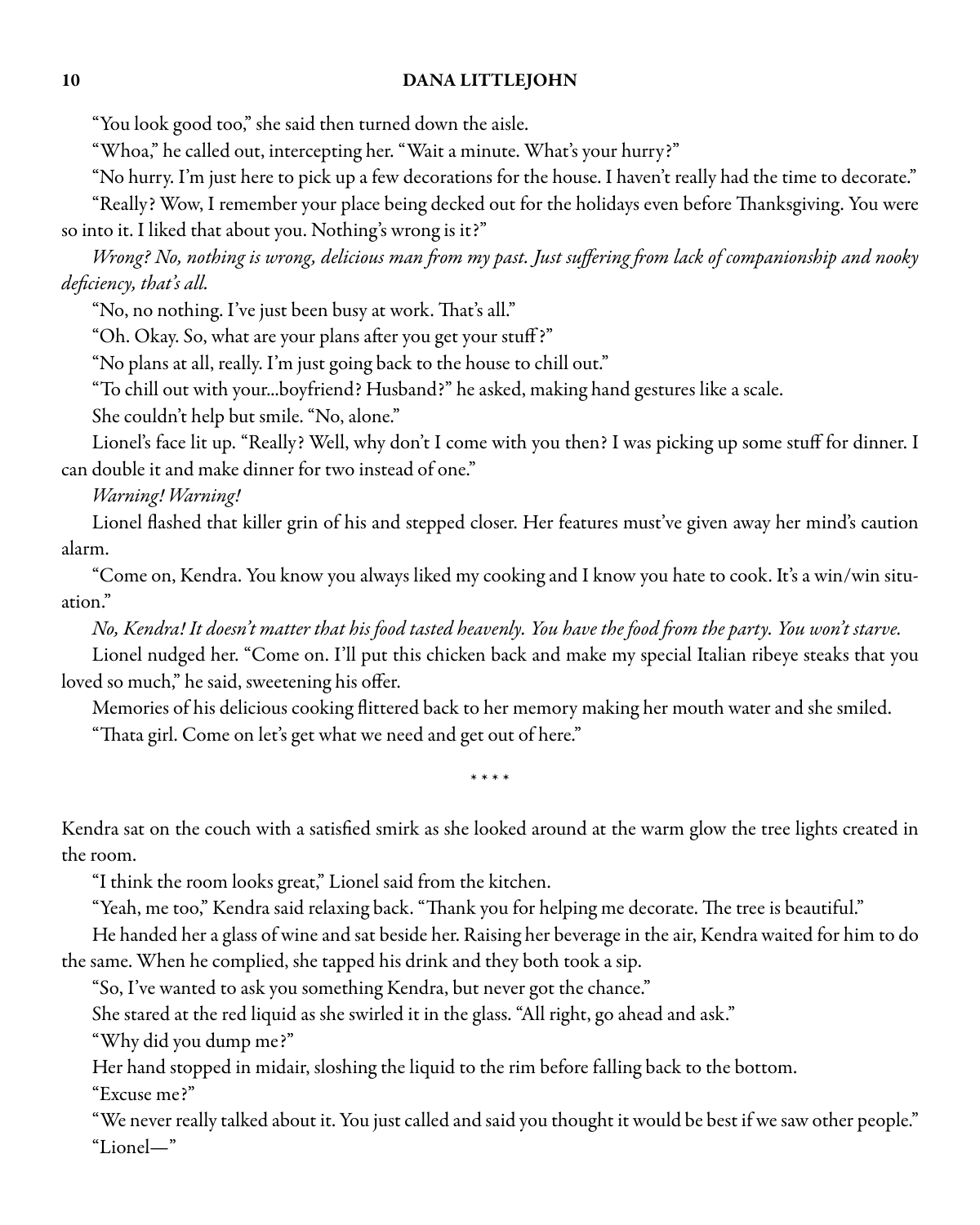"Was I a bad boyfriend? I have a job, a car, my own place, I treated you well...I mean, aren't those the things that women look for in a man?"

"No Lionel, it wasn't that. You were all that."

"So, what was it?"

Kendra sighed and sat up. "Your job was moving you to another city, Lionel. I was young and didn't know what I wanted. I didn't think a long-distance relationship would help me do that."

Lionel nodded and took a drink from his cup. "Okay, I can respect that. A little exploration is good for everyone. You needed to find what you really wanted, right?"

"Yeah, something like that."

"Did you find it?"

She sighed and shook her negatively. "No, I didn't."

Lionel moved closer. "Well, why not consider giving us another try? I've really missed you. I hated that you broke it off with me."

Kendra glanced up into his warm brown eyes. Firelight danced in the hopeful look she saw there. Lionel Hudson was everything he mentioned and more. Considerate, honest, and generous with his time and money were a few more qualities that came to mind as she stared into his handsome face.

"Maybe the time we spent apart was good for us. We could leave whatever didn't work in the past and start fresh in the New Year. What do you say?"

She sighed. "Lionel, you're still living out of town. I'm still not keen on long-distance relationships. How about we just enjoy tonight and build our friendship now that we have reconnected."

Lionel nodded. "Okay, Kendra, but what if I considered moving back home?"

Kendra's eyes widened. " You would do that?"

Lionel shrugged. "It's been two years. I might be able to pull some strings."

He moved in slowly pursing his lips. The delicious smell of the simmering ribeye's mingled with his soft woodsy cologne as she closed the distance between them. Abruptly she pushed him back.

"The food!"

Lionel smiled, took her hands, and pressed his lips to her knuckles. "We'll pick this up after dinner."

She nodded. "All right."

Lionel returned after a while to set the table. He brought the food out moments later and then extended his hand to her in invitation.

"Oh my gosh. Lionel, you have not lost your touch. That was delicious," she said after a while, wiping her mouth with a napkin.

"Thanks," he said then pulled her from her seat and took her mouth.

Just beneath the wine and Italian spices was the unique flavor of Lionel himself. His kiss was just as she remembered, forceful and erotic.

"You haven't lost your touch there either," Kendra added when he released her.

"That's not all I have for you."

Lionel lifted her into his arms and carried her into her bedroom leaving gentle pecks on her face and neck.

"Wait Lionel, what are you doing?"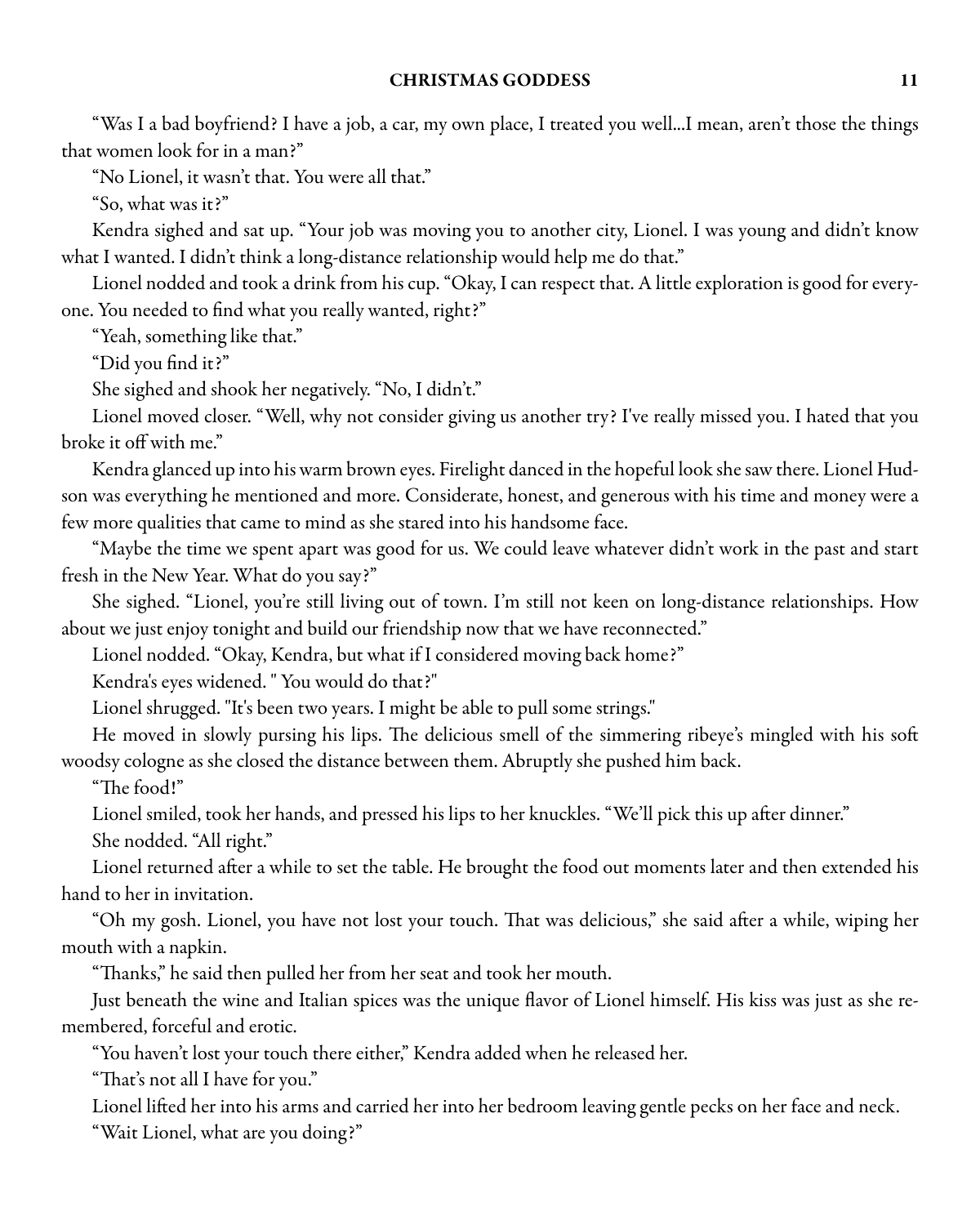"I want you Kendra and I can tell you want me too."

A slow burn started to build between her legs. Lionel was down the hall quickly and in her room. He dropped her unceremoniously onto the bed falling over her. His mouth silenced her surprised yelp with greedy intensity as his hands slid roughly over her body.

"Okay, but what's the rush? I mean yeah, it's been a while for me, but—"

Tearing away his clothes, he threw each piece into the air unconcerned where they fell.

"It's been a long time for me too, sweetheart, but damn, you turn me on so much. I can barely contain myself."

His breathy explanation excited her, but his uncontrolled pawing on her jogging pants was disconcerting. He continued to yank at them until they came down her legs.

"Okay, but—"

She was silenced when he jerked her pants away and reached for her panties next. Kendra opened her mouth to protest but clamped it shut as Lionel held them to his face and sniffed them deeply. A stuttering moan left him just before he shoved her legs wide and palmed her mound. Parting the delicate folds, Lionel pressed his finger to her clit making gentle circles. Exciting tingles spread from her vulva to her belly awakening nerve endings all over her body. Kendra's stunned reaction melted away as she sank into the pillow closing her eyes with a sigh.

Okay, fuck it. Maybe I just need a really good, no strings attached, lay.

Much sooner than she was ready Lionel stopped and climbed over her positioning the tip of his cock to her slippery opening.

"Lionel, hold up."

The sudden filling when he pushed his head deep into her core made her gasp aloud. She didn't know if it was from the shock of the quick intrusion or the taut muscles stretching beyond their current limits. He moaned with her holding his position.

"Oh, Kendra, it's been so long since I had some pussy."

"Take it easy, Lionel. It's been a long time for me too, remember?"

He pulled back slowly. "Yeah, baby. I can tell. You feel so tight and wet. Oh my God, Kendra. You always felt good, but damn!" he murmured.

His steady pace seemed deliberate. Kendra could feel her body stretching to accommodate him and a sweet sensation built slowly in her core. It warmed her skin, stirring the dormant feelings that brought her pleasure.

Ok, not bad. I can get with this.

She wrapped her arms around his neck and moved her hips in sync with his thrusts.

"Don't do that baby. I might lose it."

Wait. What?

His words almost pulled her from the heady daze forming around her consciousness, but Lionel's deliberate moves in her needy insides felt incredible and kept her in the moment. She opened her legs wider.

Lionel gripped the sheet behind her head. Her eyes popped open.

"Lionel, slow down, baby."

"I—I can't, Kendra."

"But, Lionel, we got all night. Let's take our time and then—"

"Damn! It's been so damn long—Oh!"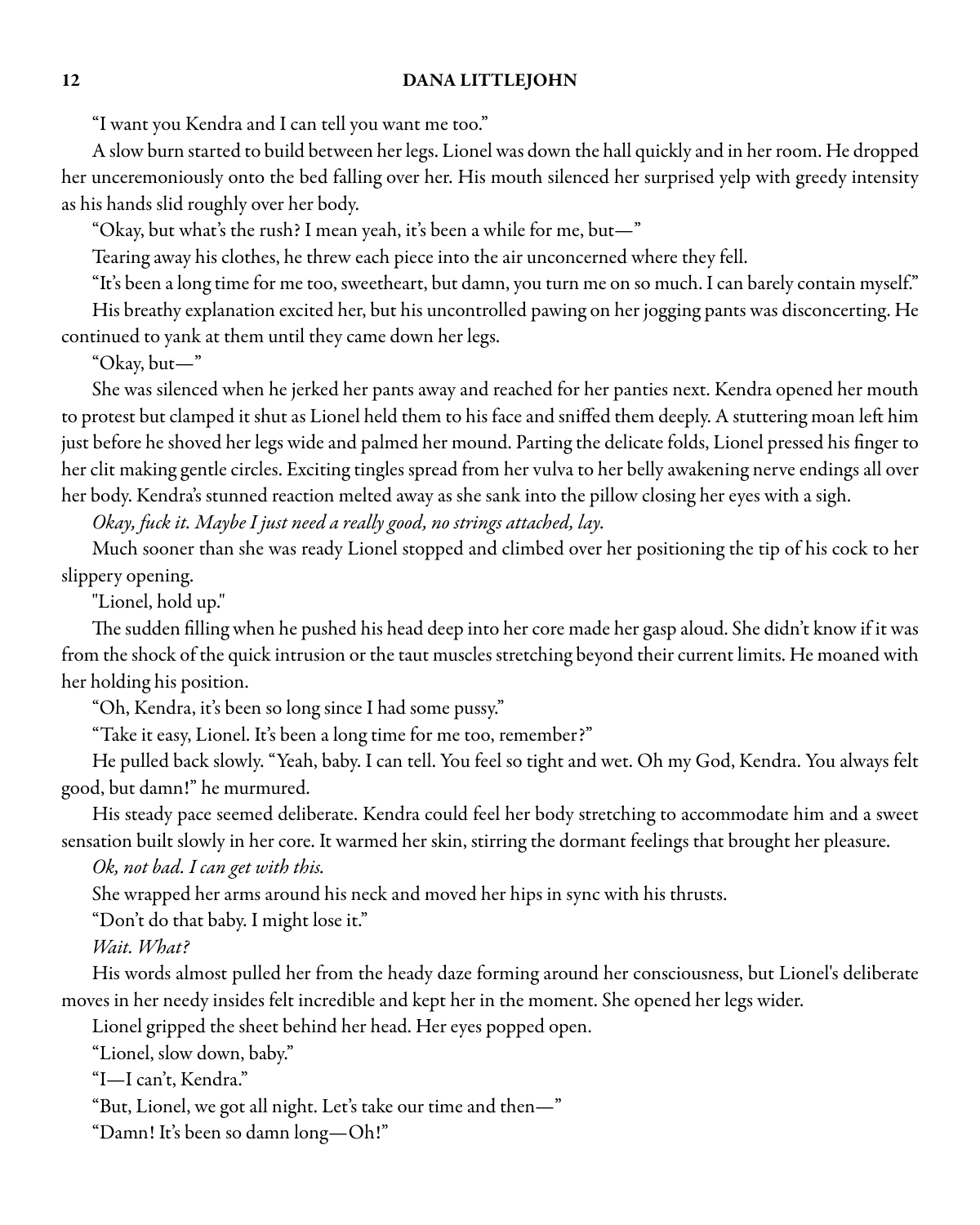She recognized his groan of completion and her body cried out in horror. No!

Lionel's pelvic thrust forward and his body locked in place simultaneously with his last groan. His body shook with apparent ecstasy, and then he collapsed on top of her. Breathing hard with shaky arms around her, he kissed her shoulders, her neck, and then her cheek before rolling over to lie beside her.

"Kendra, baby, you were always special, but that was...whew! I knew you were the one," he told her breathing hard.

He rolled to his side and wrapped his arm around her waist to pull her closer to him, then promptly fell asleep. Kendra stared at the ceiling blinking wildly.

You have got to be kidding me.

\* \* \* \*

"Wow, you look like crap," Monica greeted.

Kendra rolled her eyes and sputtered. "Good afternoon to you, too."

She shrugged out of her coat and scarf, handed them to Monica, then made her way into the living room. "Where's Doug?"

"Out helping his mom with last-minute party stuff," Monica called from the foyer.

"Good, I don't need that big of an audience."

"Uh-oh, an audience for what? What did you do?" she asked walking into the room.

Kendra plopped onto the sofa with a loud groan, then turned an exhausted look to her.

"Lionel was over last night."

"Lionel?" she asked pausing in thought, then her eyes widened, and her jaw dropped. "Lionel Hudson!"

Kendra nodded letting her head fall back to the back of the couch.

"Whoa, wait. Let me grab supplies so we don't have to move."

Monica left the room again and Kendra could hear her moving around the kitchen. She returned a short while later with a tray of sandwiches, two glasses, and a bottle of wine. Kendra looked at the tray, then back at her friend.

"It's one-thirty in the afternoon."

"You looked like you needed a drink. Think of this as a Sunday brunch," Monica said grinning wide.

Kendra dropped her head back. "Whatever."

Monica opened the bottle, filled the glasses, then handed one to her. "Okay, I'm ready. So how did Lionel get to your house? I thought he moved out of town."

"He's in town to see his folks for the holidays. I went to the store last night to get some decorations for the tree and ran into him there."

"Christmas is in two weeks and you didn't even have your tree up?"

She eyed her friend over the rim of her glass. "One issue at a time, Monica, okay?" Kendra said taking a sip. "All right, all right, go on."

"Well, I wasn't expecting to run into him, of course, we talked for a hot minute, and then he offered to cook his Italian ribeye's for dinner."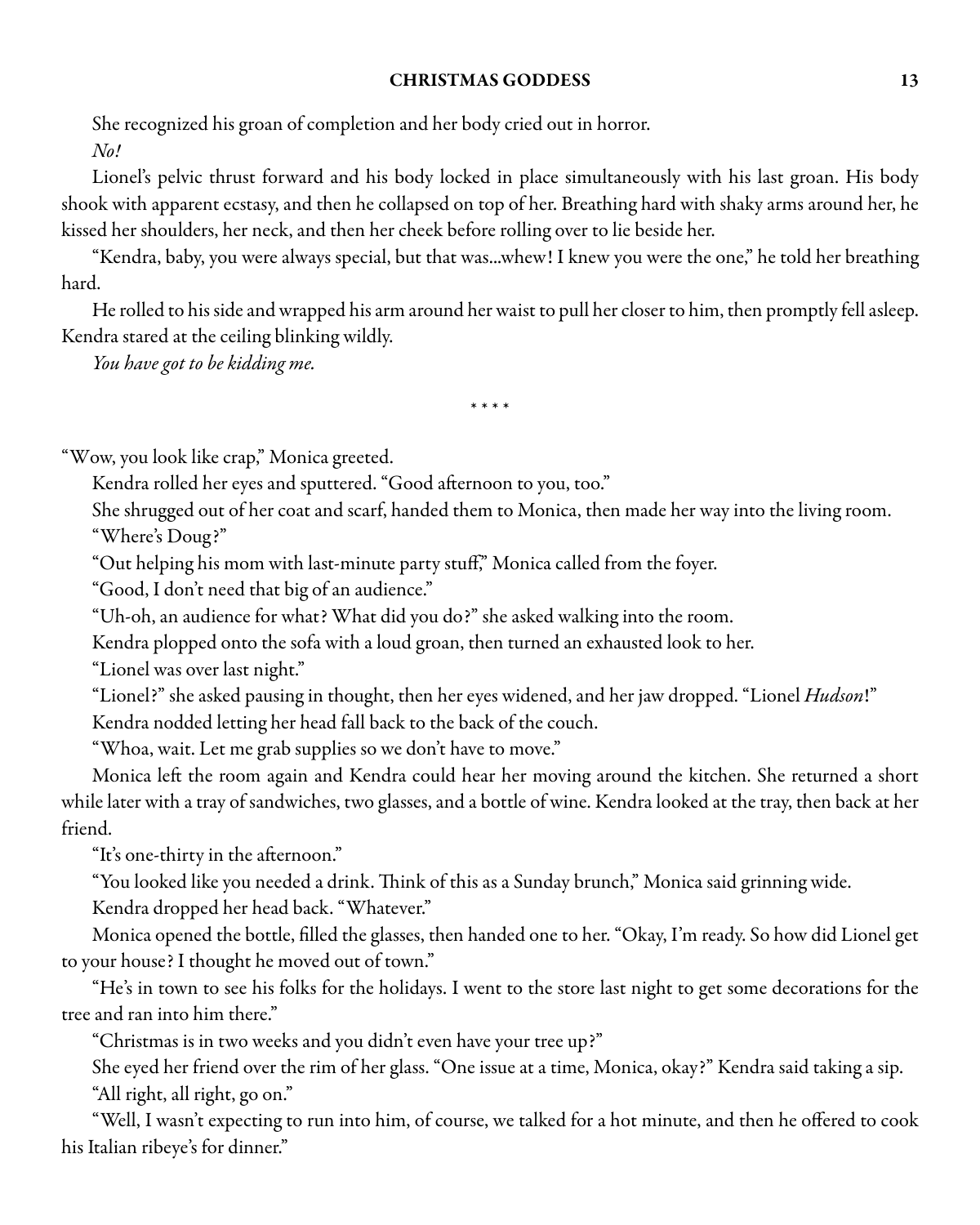"Mmm, I remember those. They were really good," Monica mentioned taking a drink.

"Yeah, the steaks were good, the wine was good and next thing I knew we were in bed hot and heavy."

Monica nodded. "Yeah, a starving woman is easily tempted. Be it with food or sex. I can see that. So, how was it?"

Kendra rolled her head landing a look on her friend.

Monica's shoulders slumped. "Aww dang. That bad."

"Well, it wasn't really...well yeah. It was bad," she amended in the same breath. "Okay, maybe not bad, just...fast."

"So, it was bad and fast?"

"It started out okay, but then..." She sighed and sat up. Her hands moved in wild gestures as she searched for the right words, and then she made a frustrated noise before draining her glass. "I should've never let him come home with me."

"But I thought Lionel was one of the good ones. He was number two of your top three once upon a time."

"Yeah, I know, but..." She completed the sentence with ashrug. "I let him stay the night. He spent it trying to redeem himself."

"Did he?"

"There were a few moments where it was really good, but it wasn't the same. The moment was already ruined for me by then."

Kendra slid the empty cup onto the coffee table and flopped against the back cushion. Monica leaned closer and nudged her.

"Well, I got a feeling it will get better soon."

"Oh yeah? You heard from Santa about my rush order?" she asked with a laughing grin.

Monica giggled. "I'm afraid not. I think he may be a little busy at the moment with Christmas being next Saturday and all."

Kendra threw her hands up in mock frustration. "Story of my life." She laughed.

"Come on girl, I'll put in a movie, we'll eat and finish our wine. Think positive. It's the season for miracles after all."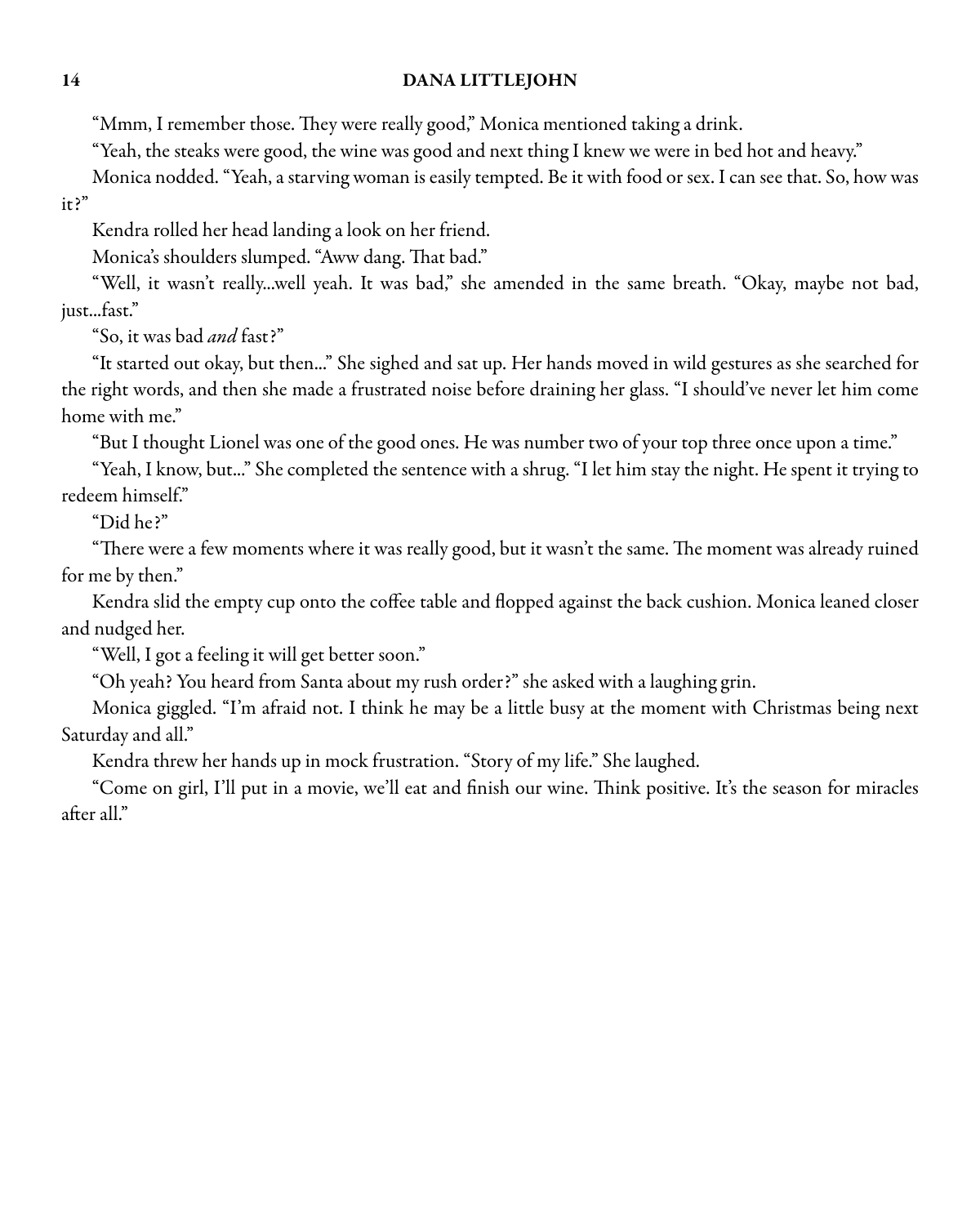

Kendra walked into one of the exam rooms. Monica looked up from her doodling.

"We just had another cancellation."

"We're running on a skeleton crew and patients are canceling left and right. We should just close for the day. The office is closed starting tomorrow anyway for the holiday weekend."

Kendra sat across the desk from her. "Makes sense to me. The radio said we shouldn't get hit with another round of snow, but what do they know."

"Are you still ducking Lionel?"

Kendra leaned on the desk and dropped her head on her arms. "Oh my gosh, Monica, yes! It was such a mistake to let that man back into my life. He is such a bug-a-boo. Calling every day, talking about how great he thought last week was, and makes no qualms about wanting to repeat it. I loved the cooking, but I'm just not feeling him on anything else. I'm over it."

Monica nodded. "Have you told him that?"

"Of course, I have, but his hearing is blocked by his ego. He's hell-bent on redeeming himself," she said rolling her eyes.

Monica chuckled. "Oh."

"What am I going to do, Monica?"

"Well, I guess this is what happens when you feed a stray animal the good stuff. They keep coming back hovering at your doorstep for more."

Kendra frowned looking at her friend's laughing grin.

"You need to close the door on that thing, Kendra, so he can just leave you alone. Try again."

The door swung open turning her head.

"Hey, guys. The docs have decided to shut down for the rest of the day. We have to call the patients scheduled for this afternoon and reschedule them for after the holidays."

"Okay. Thanks, Drea," Kendra said.

Their co-worker walked away, and Monica stood.

"I'm going to send your gift over later today by someone, okay? So, don't freak when a stranger shows up at your door. I'm not coming out in this until I go to Doug's parent's house to help decorate for the party. By then the streets ought to be better. You're sure you won't come?"

"Yup, I'm sure."

"So, you'll be home?"

"Where am I going in this mess?" she said, thumbing the window.

Monica threw her hands up. "All right, fine. I'm done bugging you about it. Well, come on. Let's get these phone calls done so we can get out of here before the snow they say isn't coming shows up."

Kendra laughed and followed her friend out of the room.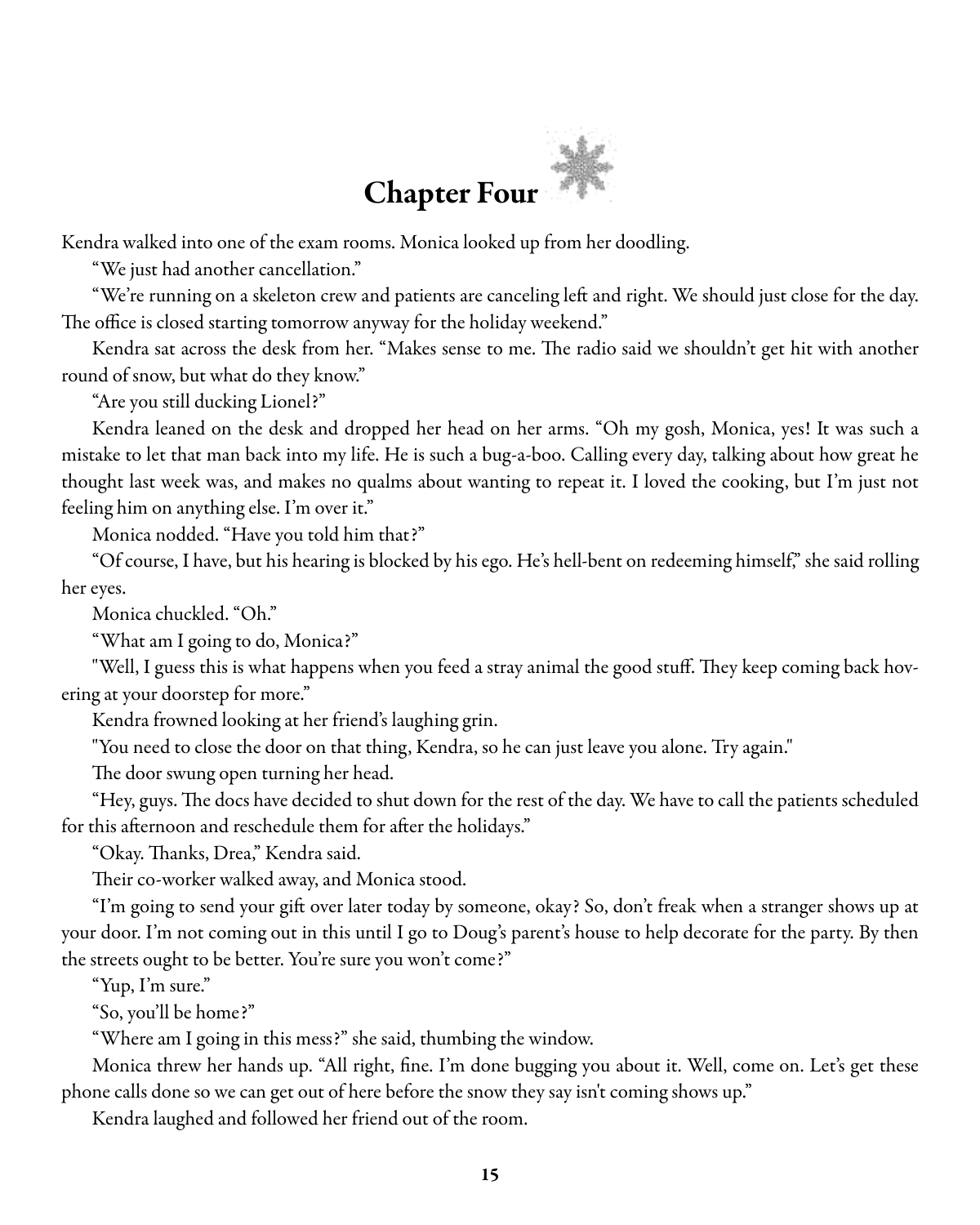\* \* \* \*

"Hey, Lionel. It's Kendra."

"Hey, girl. I've been trying to get in touch with you for days. How you doing? Can I come over?"

"So about that, I don't think we should continue to see each other, Lionel."

"What? Why?"

"Come on Lionel. Our time together was nice but you still live out of town and I just don't want to do all of that."

"But what if I can get a transfer back to town?"

Kendra sighed as she opened the front door. "Lionel, tell me honestly if we didn't run into each other at the store would you have considered moving back to town?"

"Well, no. Probably not but—"

"Uh-huh. You were here for days already when I saw you in the store. Were you even going to call me?"

"Yes, but I thought your number might be different."

"Well now you know it wasn't but you didn't even call to check."

"Maybe it was fate that we met up."

"No Lionel. It was sheer happenstance. Look, our connection was cool, but I think it's best that we leave it at that and remain friends, okay?"

"Okay, Kendra. I can see that your mind is made. Of course, I'll continue to be your friend, but if I do get the chance to come back I will definitely call you."

"I will look for that call, but until then goodbye Lionel."

"Until then, Kendra."

Kendra tossed her phone to the bed then slipped into her silky red pajamas, popped some corn, and set up a few Christmas-themed movies to watch.

"And he even carved the roast beast," she repeated as the credits began to roll. "I love that movie." A quick look at the clock made her smile. "Food time."

She slipped in the next movie into the disk player and lit the fireplace to warm the living room before heading to the kitchen. Taking down a large mug, she mixed up some hot chocolate then added a shot of brandy from a different cabinet.

"Ahh, now that's good."

She pivoted to grasp the dishtowel from the oven handle then pulled the door open. Removing the small golden-brown bird from inside, Kendra sniffed in the aroma.

"Mmm, my own roast beast came but perfect." She put the pan on top of the stove then grabbed her mug. "Now it's time for some yippie-ki-yay. Slowly she headed back to the living room then abruptly adjusted her careful walk toward the door. "Oh! That must be the courier Monica sent over."

Kendra swung the door open and her jaw dropped at the sight of the large man kneeling before her. He rose slowly to his full height making her tilt her head up to keep eye contact. Brilliant blue eyes met her gaze. They were strikingly beautiful and held her in place. A square jaw, long slender nose, almond-shaped eyes with natural-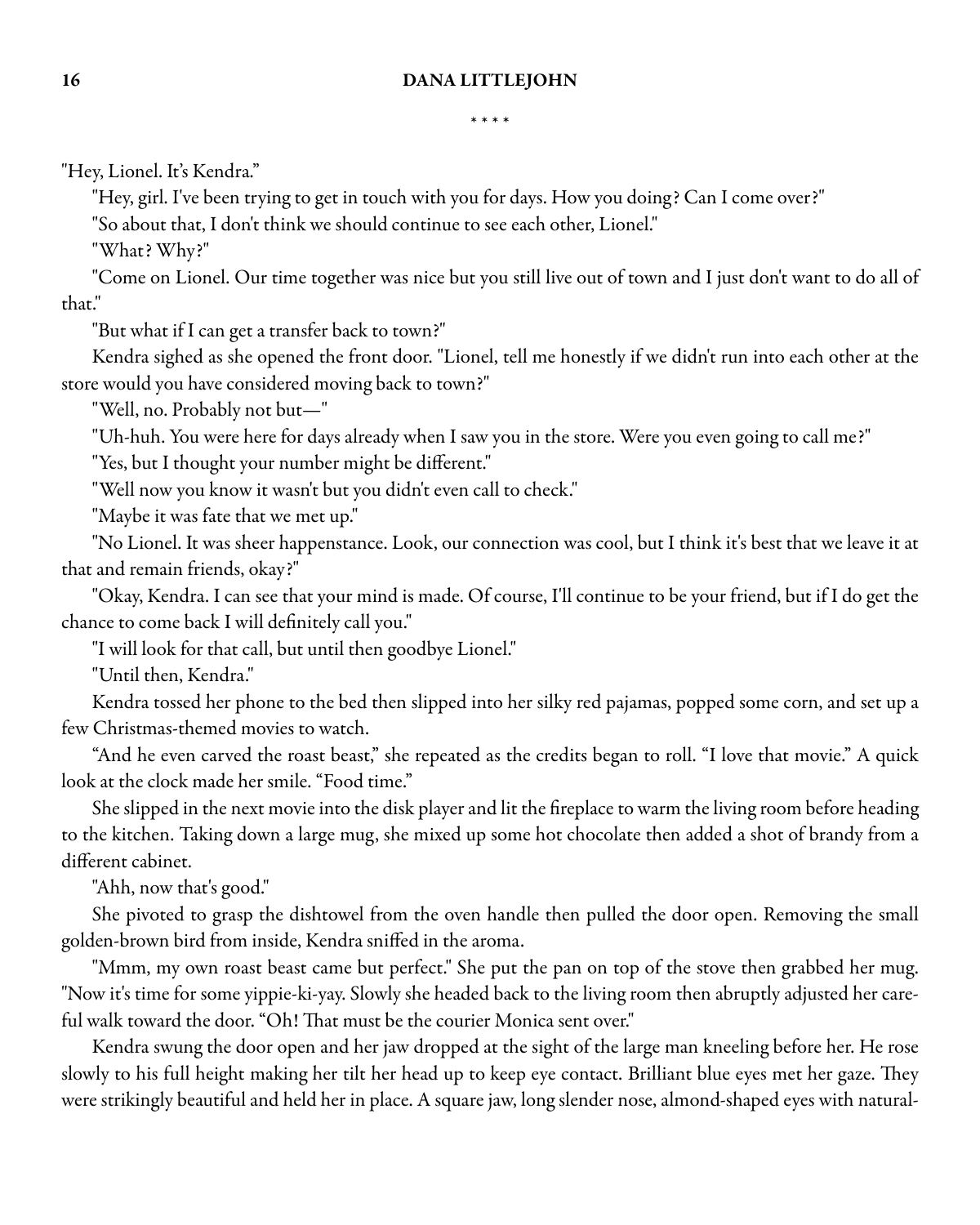ly arched brows completed his handsome features. He held a box wrapped in sparkling silver paper and a bright purple bow in his large hands as he smiled down at her.

"Merry Christmas, beautiful goddess."

The smooth, deep voice of her visitor sent rumbles through her chest. It felt almost like a physical touch as it glided over her. Goosebumps rose on her skin as she took it in. The unexpected chill that followed made her nipples hard from the accent she couldn't really place.

"Mer—Merry Christmas," she squeaked out.

He extended the present. "This is for you."

"Oh, umm, thank you."

She took the box in her free hand and continued staring blankly at him.

"May I come in?"

"Uh, yes, of course."

Kendra stepped back allowing him into her home. Her visitor's gait seemed domineering and full of power. Intuition told her that this was a man of authority. He removed his coat to let it hang over his arm. The dark suit with a crisp white shirt fit his body contours too well for it to be off the rack. Suddenly he spun to face her, his gaze steady as he stood relaxed with his hands closed resting on his stomach. She made a mental note to ask Monica what company she used to deliver her packages. He was not dressed like any delivery man she had ever run across.

"So, are you on your way to a party after this delivery?"

The man blinked a few times seemingly confused by her question then he touched his face and laughed.

"Oh! I probably look different than my picture. I've let my goatee grow since I posted that pic. I'm Bryce."

"Oh right, Bryce. Okay, so are you supposed to be my Christmas gift, or you just came to deliver the package?" she asked jokingly.

He smiled. "Yes, the Christmas present is from me, but I want to be your gift as well."

Her eyes widened. "Excuse me?"

He scooped her up into a quick hug then returned her to her feet.

"I'm so happy we're finally meeting."

"Uh, *finally* meeting? There must be some mistake."

She walked further into the living room to put the box and her mug on the coffee table. Before Kendra could return to her guest, she snapped into an erect position and gasped. Bryce stood directly behind her chuckling near her ear. The tingly sensation of his fingers sliding over her arm left goosebumps on her skin. When his hand reached hers, he laced their fingers together. He pulled her back against his body in alover's embrace full of comfort and desire and pressed his face against her temple. A shiver went down her back at the feel of his erection pushing against her bottom through her pajamas.

"I love the playful banter we naturally have. We can speak about the details that we discussed later, sweet Kendra."

"I don't understand."

"I'm honoring your request and I'm thrilled to do so. Is dinner ready yet? I've got the wine in my car."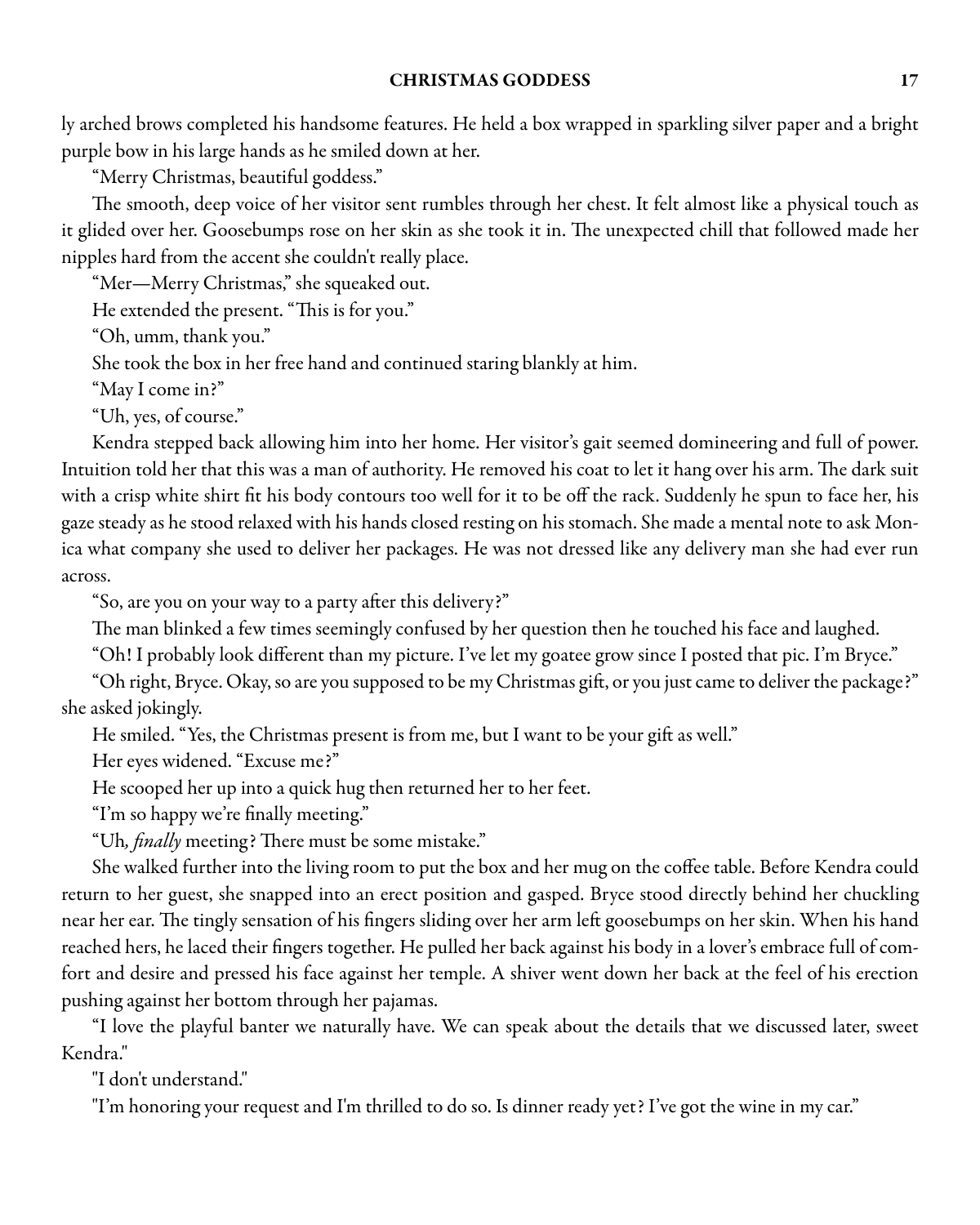"Umm, yes. I just took the chicken out of the oven but the green beans and mashed potatoes are in the microwave."

"Good. I will go to my car and get the wine. You said pink Moscato was your favorite, right?"

"Uh..."

"You sit down. I'll be right back."

He dropped a kiss to Kendra's forehead and left the room. She stared at the door for long moments blinking wildly. Bryce rushed back in and leaned against the door.

"Woo, it's still snowing," he said shaking his head. "Glasses and corkscrew?" he asked lifting the bag.

"Uh, the cabinet on the far left and draw directly beneath."

He disappeared into the kitchen and returned with two filled glasses.

"I saw that dinner is already done. If you would have given me an earlier time I could have helped you," he mentioned handing her a drink.

"Uh..."

Bryce took a sip and reached for the case on the coffee table. "I love this movie. Did you watch it already or you just put it in?"

"Oh, I just put it in. I was just letting the chicken cool so I could cut it and make my plate."

"Okay, well if you want to eat early that's fine. Go ahead and start the movie and I will make the plates for us. Are there sides?"

Kendra nodded. "Yes, in the microwave."

Bryce smiled. "I'll be right back."

Okay, I'm going to have to call Monica to see what's going on. But, since he doesn't seem like a crazy person, I'll see where this goes.

Kendra picked up the remote and pressed play. Draws closing, cabinets opening and closing, and dings behind her made her turn. Moments later Bryce appeared carrying two plates.

"Here you go."

He sat beside her and they watched the movie ate.

"Now I know what a t.v dinner feels like," they said abruptly in unison.

They looked at each other and burst into laughter. Bryce took her empty plate and stood.

"I watch this movie every year. It's my favorite Christmas movie," he said returning to the kitchen.

"You know, whether this movie is even a Christmas movie at all is a huge ongoing debate," she told him when he returned to her side.

"Oh yeah? What side of that debate do you stand on?"

"Oh, it's absolutely a Christmas movie. It takes place at a Christmas party and has all the Christmas trimmings, the tree, the music, and stuff blowing up. What else is needed for a great Christmas movie?" she added with a chuckle.

Bryce laughed. "Dinner was really good. You're a great cook. Maybe next time I can put together one of my go-to dishes for you."

"Are you offering to cook for me?"

Bryce turned his body toward her. "What I'm really offering you is all that you see and all that I have."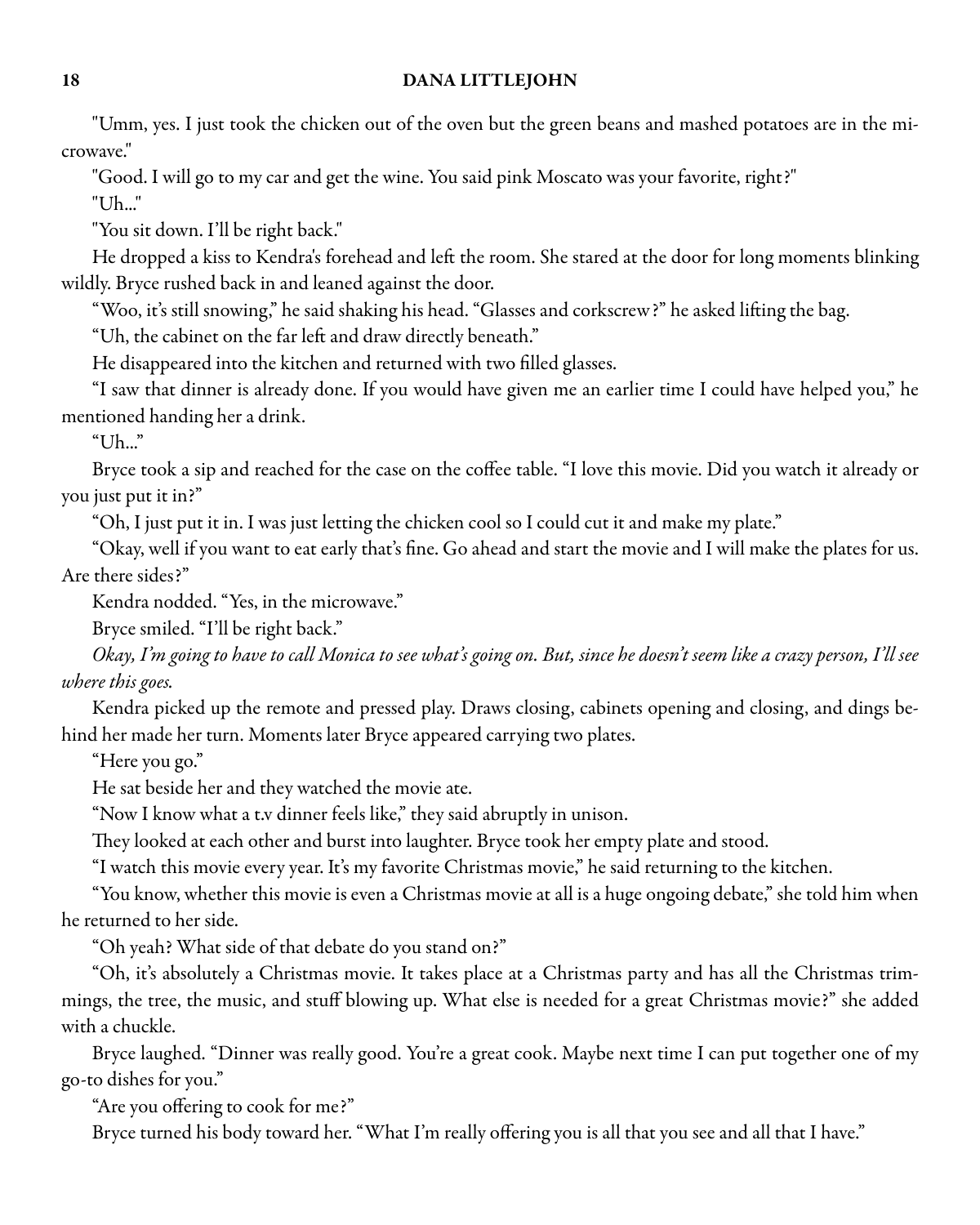Kendra took in a breath. Bryce slowly leaned closer to her. Hesitantly, she moved to meet him the rest of the way.

Bryce stood with his hands moving to his shirt. Kendra was transfixed on the slow-moving fingers as they undid each button. She had to quench the urge to move his hands and rip the material from his body. Finally, the jacket slipped off his shoulders. His shirt fell open a little faster revealing well-rounded shoulders, thick biceps, and a muscular chest. A light dusting of dark hair traveled down to cover sculpted abs.

Her mouth went dry as her gaze fell over his masculine beauty. His upper body was exceptionally pleasing, but when Bryce's pants dropped to the floor, his cock took her breath away.

"Would you like me to turn?"

Kendra couldn't speak and she wasn't even sure if she nodded. Bryce gave her a knowing smile and put his pants on the back of the couch with his other clothes then slowly spun giving her an excellent view of his stronglooking back and tight ass. When he faced her again, Bryce stepped forward to stand closer to her. His fingers slipped behind her head. Kendra lifted her face as he gripped her hair. It wasn't the needy kiss he gave her earlier, but a thrilling claiming one that she didn't know existed. His tongue plunged into her mouth exploring and enticing hers to join. The sensation tore a groan from deep within her soul.

When Bryce's lips left hers, tiny pecks along her cheek and jawline followed. Automatically Kendra bared her throat accepting the soft, nibbles, and teasing licks that were placed there. A shudder of excitement danced through the nerve endings in her lower back. He pulled away from her again to unbutton the tiny hearts of her satin top. It slipped from her body seconds later. The warm air from the fire wafted over her skin. Boldly he reached for her breasts. Kendra gasped, shivering helplessly at the sensation of his strong palms passing over her sensitive nipples. Bryce had a look of admiration on his face as he caressed them one at a time.

"You have the most beautiful breasts I have ever seen." He leaned forward taking her left nipple into his mouth.

Pleasure coursed through her blood as he took his time, moving from one breast to the other. She rose on her toes offering him more as his warm, wet mouth suckled urgently. Her pussy pulsed to the vibrations his gentle biting left behind. When Bryce finally released her and righted himself, his straining erection caught her eye again. His long fingers slipped beneath the band of her pajama bottoms, tickling the tender skin of her waist. Pushing down her pants, he kept his gaze locked on hers as he lowered himself to his knees. She lifted her feet obediently one at a time allowing him to discard them.

"Oh Kendra, I can't tell you how pleased I am to see your pussy is shaved. I could lick your tender flesh for hours if you wanted."

Bryce gripped her bottom and pressed his face to the junction between her legs. A squeal escaped her when his lips pressed against her dewy skin. A tantalizing tremor shot from her center up her spine. Her knees threatened to buckle. Kendra gripped his shoulders to steady herself. The deep breath he took was audible and so was the groan that followed.

"And you smell so good," he told her. "You're already wet. Am I the cause of that or were you playing with yourself before I arrived?" he asked on a soft chuckle.

The heat from his breath, erotic and tantalizing on her delicate skin, spread warmth throughout her core raising her arousal. Bryce's nose pushed teasingly against her clit and then his tongue darted out to taste her.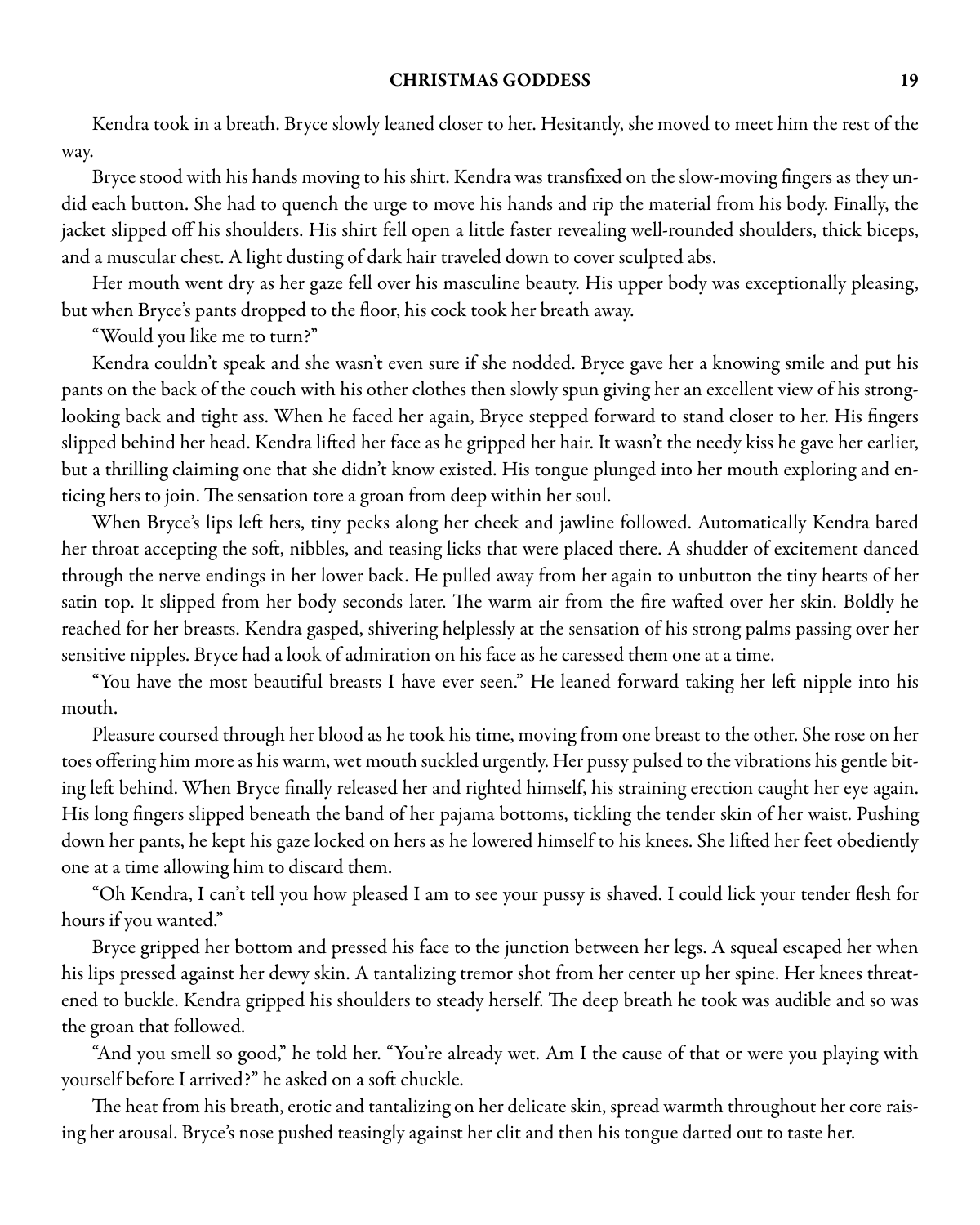She took in a sharp breath as another shudder shook her body.

"I hope it was me. It would break my heart to know you were playing with this pretty pussy and I missed it."

Bryce kissed her damp lips with the same intensity that he used on her mouth. The combination of flicking her swelling bud and sucking the sensitive folds enticed her beyond comprehension. Kendra cried out as her knees finally gave way from the incredible sensation. She swayed in his arms grabbing a handful of his hair, but his arms were strong. He groaned his approval but didn't stop. After long agonizing moments, Kendra thought she may lose consciousness. Somehow, she managed to form a few words of warning.

"Please, Bryce, I—I can't"

She was grateful and saddened when the pleasurable torture ended. Bryce stood and scooped her into his arms. He looked down at her questioningly. The erotic fog lifted from Kendra's mind long enough to answer his unasked question.

"It's down there, the last door on the left."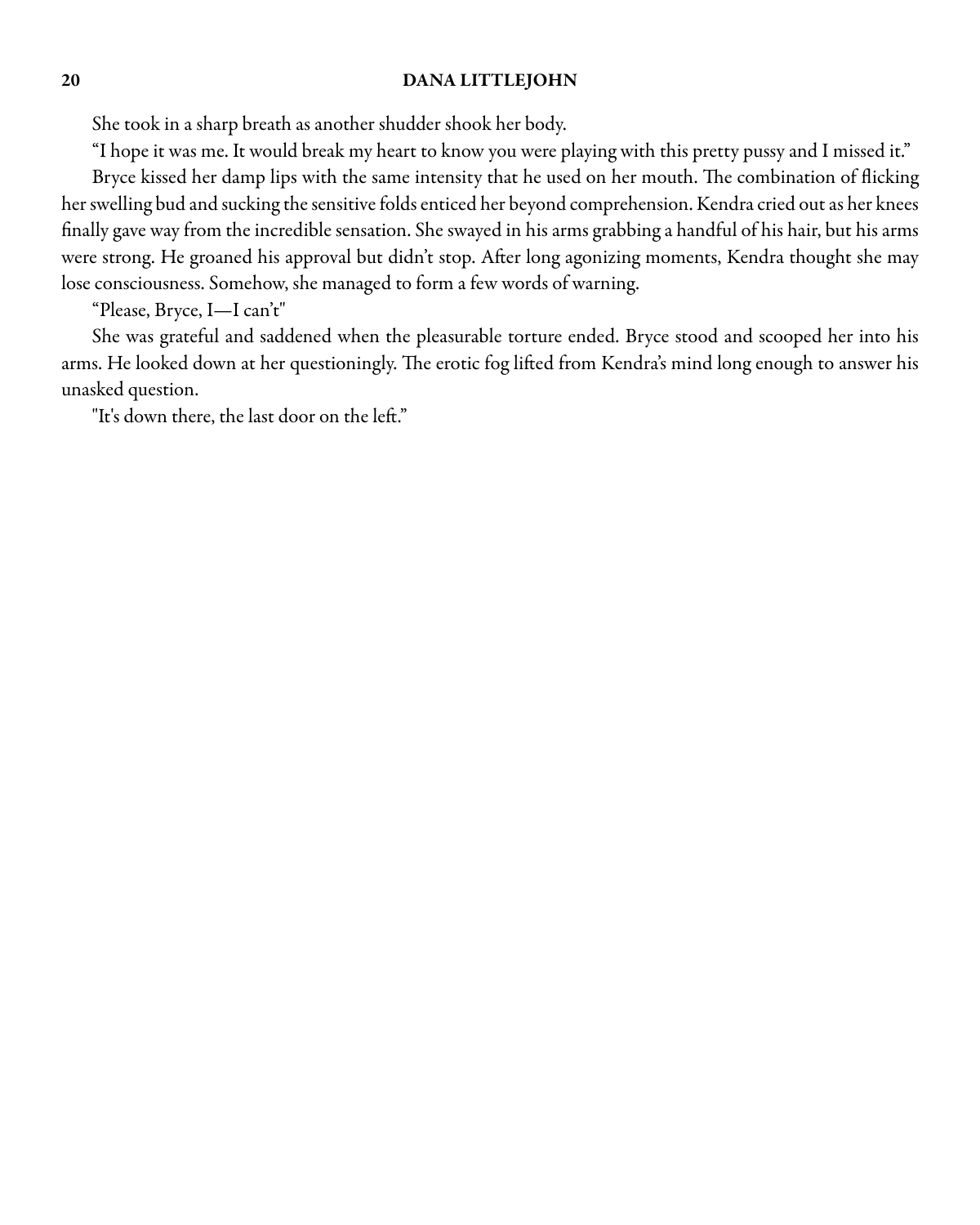

"I'm here for you. No strings attached. When you're completely satisfied and ready for sleep, I will leave without protest if that is your desire." Bryce entered her room and laid her gently on the bed. "I pray that will not be the case, but it's my promise nevertheless," he added, joining her.

Kendra couldn't speak. She had never seen such a look of hunger in a man's eye before. She slipped her hand through his hair then grabbed a handful of the dark strands to bring his mouth down to hers.

"You are so beautiful," he muttered, brushing his lips against hers.

He cupped her breasts again with his long-tapered fingers. The next moment his hot mouth was sucking her right nipple while he pinched and twisted her left without mercy. Heat and moisture gathered between her spread thighs as he worked her relentlessly. He teased her with his tongue and teeth, gently nipping at her sensitized nipples as she writhed against the softness of the sheets.

He continued his tantalizing assault as his hand slithered down between her legs. Spreading her dewy folds, Bryce pressed his thumb pad over her swollen clit and inserted his middle finger inside her soaked core. He explored her insides while making small circles over her hidden bud. Grunts of pleasure left Kendra's throat and her breathing quickened as she rode his finger. As if reading her body signals, Bryce's thumb moved faster and soon a long squeal of delight escaped her open mouth. The swift release he caused tightened her nipples and she shook in his arms.

"Oh my God, you're amazing," Bryce said holding her close. He trailed kisses to the heated skin of her throat. "I have to taste you again," he said in an urgent whisper.

"Oh," she said on a shattered groan.

"I'vesearched for so long." He murmured sliding down her body."For someonelike you, Kendra," he finished on a moan of his own.

His chin moved from side to side on her thighs urging her to open further for him. When she complied, his wet tongue returned to lick the sensitive folds lapping away her juices. Bryce used the same intensity on her sex as he did on her mouth only moments before. Her fingers slipped through thesilky strands on his head guiding him where she needed him most.

Her skin buzzed with excitement. She cried out shamelessly turning her body seeking more. Bryce expertly drove her closer and closer to the edge of ecstasy. Blissful vibrations covered her from head to toe. Each plateau gave her a new high and elicited another cry of elation.

"I love the way you scream," he panted, coming up for air. "I could listen to the sound all night, darling. Forever if you let me."

#### Oh yes. I can do this forever.

Bryce's words and actions sent her contentment soaring. He sucked her clit into his mouth again as his long finger entered her once more, moving upwards in a come-hither motion. Suddenly, a body-wrenching orgasm consumed her catching her off guard. It ripped a scream from her that left her throat raw. Her heart pounded in time with the walls of her pussy. Bryce held onto her most carnal place. His own moans of delight were muffled as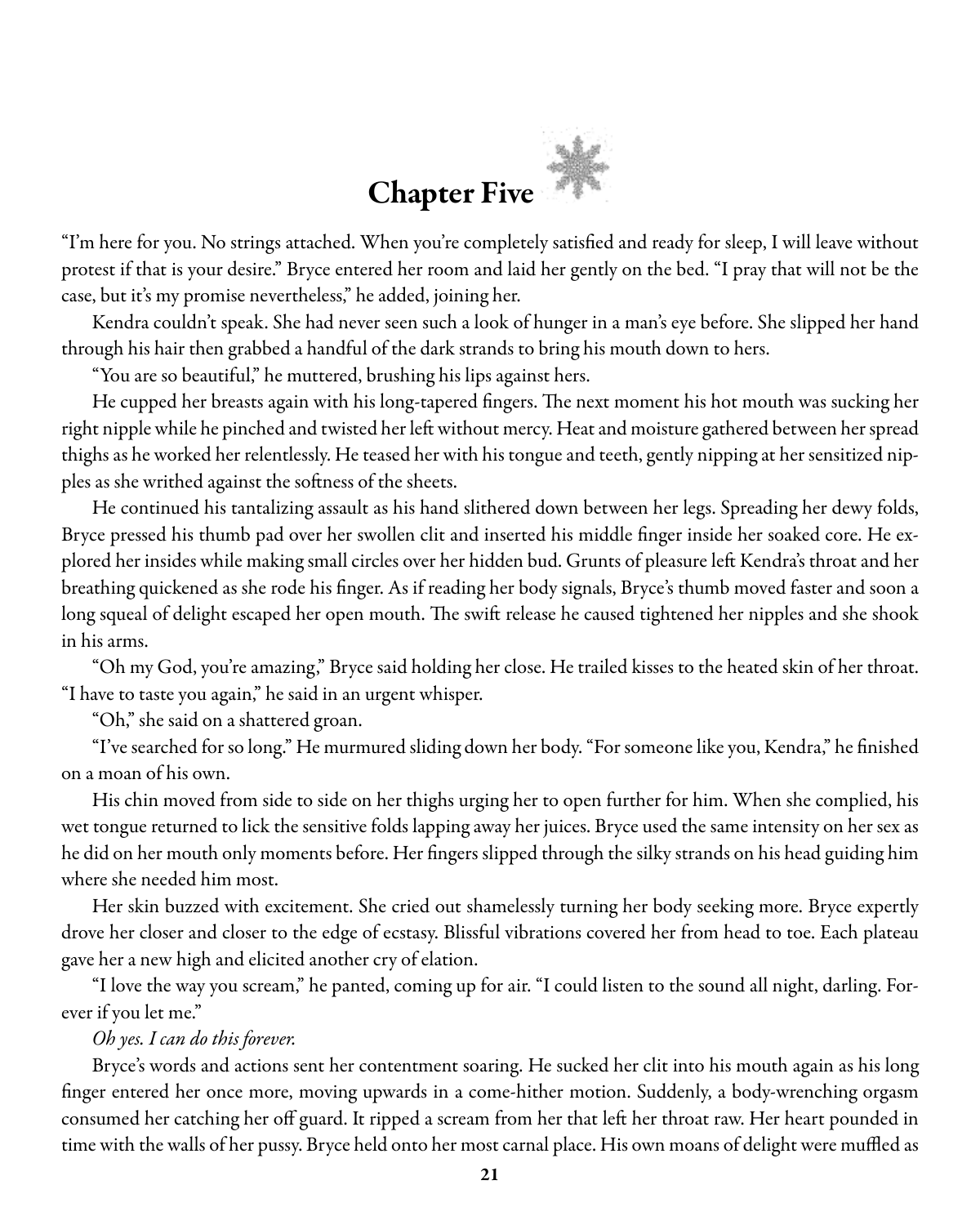she bucked. Kendra's limbs shook uncontrollably with the aftershocks. As good as she felt, she knew she needed something more.

"I—I want to feel you inside me, Bryce."

"Yessss," he hissed and wasted no time climbing over her.

Bryce's steel-like erection slipped into her without resistance. His hips rolled and circled as he dipped into her core over and over. Lifting her hips, Kendra met each thrust eagerly. The wet smacking sounds they made at each connection inflamed her lust even more.

"That's it! Yes! Give it to me again. You're so beautiful when you come, baby," Bryce said pumping frantically into her. "Let me see it again."

Bryce's words incited a riot among her senses. Her road to bliss ended quickly with a hard-fast orgasm that left her uttering incoherent words of ecstasy. She rose from the bed holding him in a death grip. He slowed his movements when she let go and fell back against the bed gasping for air. Two eruptions so close together left her exhausted and feeling incredible. The slower more deliberate strokes made her descent to Earth glorious.

"Mmm, that felt so good," she muttered gliding her fingers through his hair.

"Hmm, you say that like you're done, my sweet goddess."

Kendra nodded. "Yes, I am," she agreed breathily. "That was wonderful. You were wonderful, Bryce."

Bryce chuckled, continuing his insistent movements. "I don't think you're done yet. I feel another one deep inside this sweet wet core of yours begging me to bring it out."

Kendra shook her head in protest. "That might be afterglow pulses."

Bryce increased his movements. "Oh, I don't think so," he contradicted with a grin.

More aggressive moves silenced her as shudders of rapture conquered her senses. He dipped his head and took one of her breasts in his mouth.

" $Oh!$ "

He suckled on the nipple teasing it back to its previous sensitivity before giving its sister the same treatment. Bryce continued to press deep into her lifting her bottom from the bed with each thrust. She could feel the orgasm building within her with each back and forth motion. It hovered about her like the coming of a thunderstorm. She wrapped her thighs around his waist. The next climax abruptly raced through her veins like fire. Amazed, she squealed and clutched him tight as her body shook involuntarily. Her release crashed over her taking the last bit of strength she had.

Bryce lowered her to the bed and pulled out of her. His erection lay between them with most of his weight resting on his arms. He looked down at her with smiling eyes as she trembled from the force of the unexpected rapture. Bryce rolled off her to lie at her side. Quietly they turned to their sides continuing to stare at one another for a long while.

Kendra hoped she didn't look as bewildered as she felt. There was an extremely handsome man in her bed who had just made passionate love to her. A man that had finally made her feel like a goddess...and she had no clue who he was.

#### Bryce doesn't seem to be confused at all. What the hell is going on?

His pretty blue eyes looked happy as he gazed at her. Leisurely his fingers glided over her shoulders, down her arm, and to her hip before coming back up to play in the hair that fell over her collarbone. His gentle touch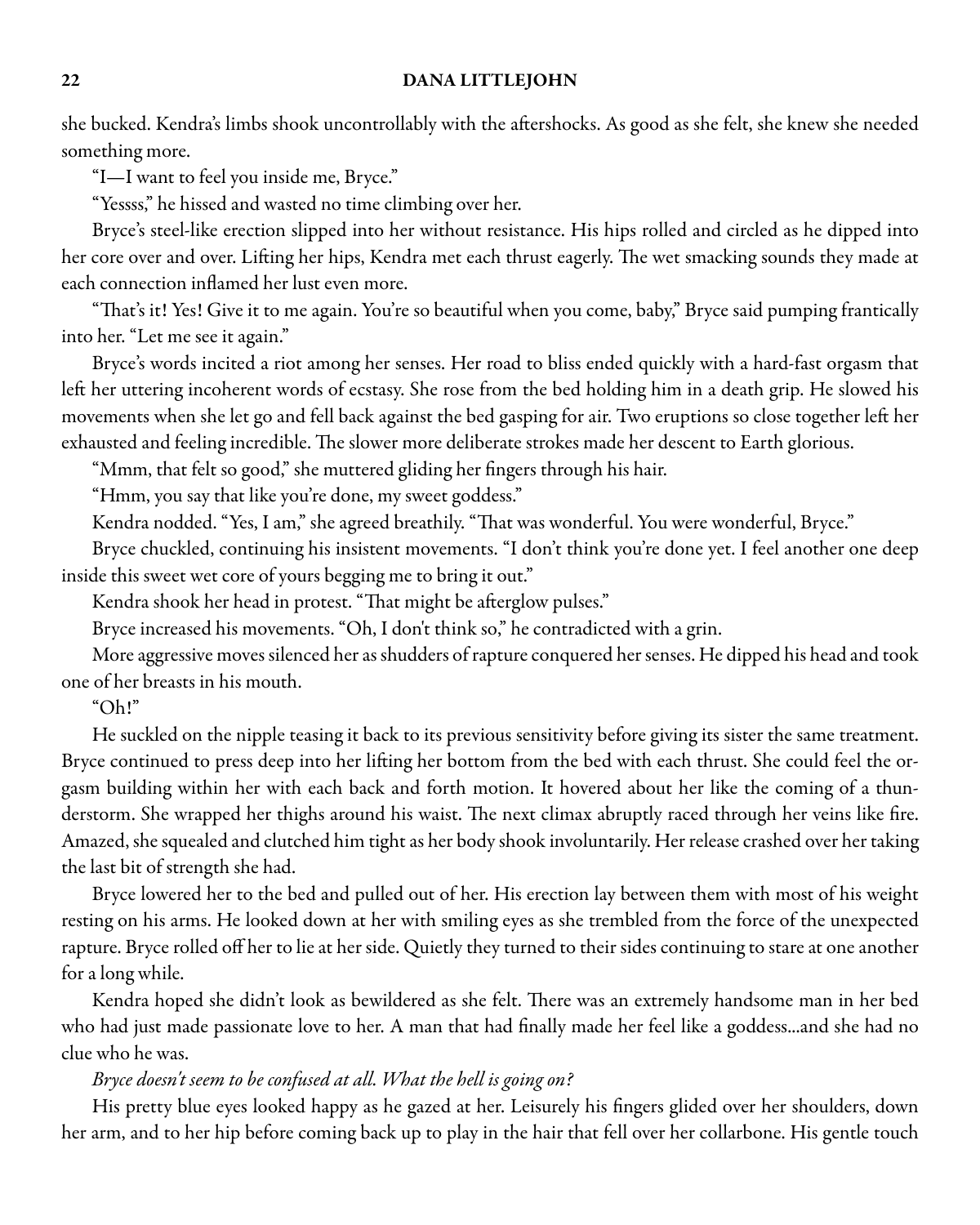seemed almost loving. Dozens of questions ran through her mind. Finally, she had no choice but to break the tender silence.

"Umm, I'll be right back."

He nodded and she swung her legs off the side of the bed, snatching her phone from the nightstand as she did. She walked on wobbly knees down the hall to the bathroom. Once inside, Kendra sat on the floor against the door and dialed Monica's number.

"Hello!" her friend answered cheerfully.

"Hello?" Kendra repeated incredulously. "Really Monica? What do you mean *hello*? You knew it was me when your phone started ringing. I put the damn ringtone on your phone, remember?" she chastised in a hushed whisper.

"Oooh, somebody sounds like they have their panties in a bunch. Oh, wait, you're probably not wearing any panties right about, now are you?" Monica teased on a laugh.

Kendra scoffed and stared at the phone. "I'm so glad you're getting a big yuck-yuck out of my confusion," she said into the receiver, rolling her eyes.

Monica laughed harder.

"Monica...what the hell!"

"What?" Monica asked with a whiny edge. "Didn't you like my gift?"

"What? Did I like it? Are you serious?" Kendra stammered running her hand through her hair. "What the hell is going on?"

"Okay calm down. Let me clear up some stuff so your head doesn't explode. I sent Bryce to you. He is your gift, of course."

"Well duh. I'm a complete idiot. I'm at the  $wby$  didn't you tell me about it and  $wby$  does he know so much about me part."

"I'll just say it's a good thing we've been friends for so long or I wouldn't have been able to answer half the damn questions they asked. I had no idea the questionnaire would be so intense. Anyway, you better enjoy him to the fullest. I went through a lot to find him for you, believe me. I talked to so many different guys. There are some really crazy people out there, by the way. Most of them were jerks, but a few were okay. My advice is to keep Bryce. He literally is perfect for you."

"Questionnaire? What are you talking about?"

"Hey, I gotta go. They're looking for me and it's getting cold out here. You can thank me later. Love you. Call me tomorrow. I want to hear all about it."

"Monica? Monica! Uhhg!"

When the screen went blank, she squeezed the phone and shook it violently. She sighed.

"Okay, so Monica found this guy, but how? Who the hell is he? And now what? Will he leave now that our encounter is over?"

Kendra dragged her hand over her face.

"Uhg! Stupid Monica. I'm not getting anything else out of her until tomorrow and she's the only one that knows what's going on." Kendra's lips twisted in thought. "Well, her and Bryce," she muttered after a while.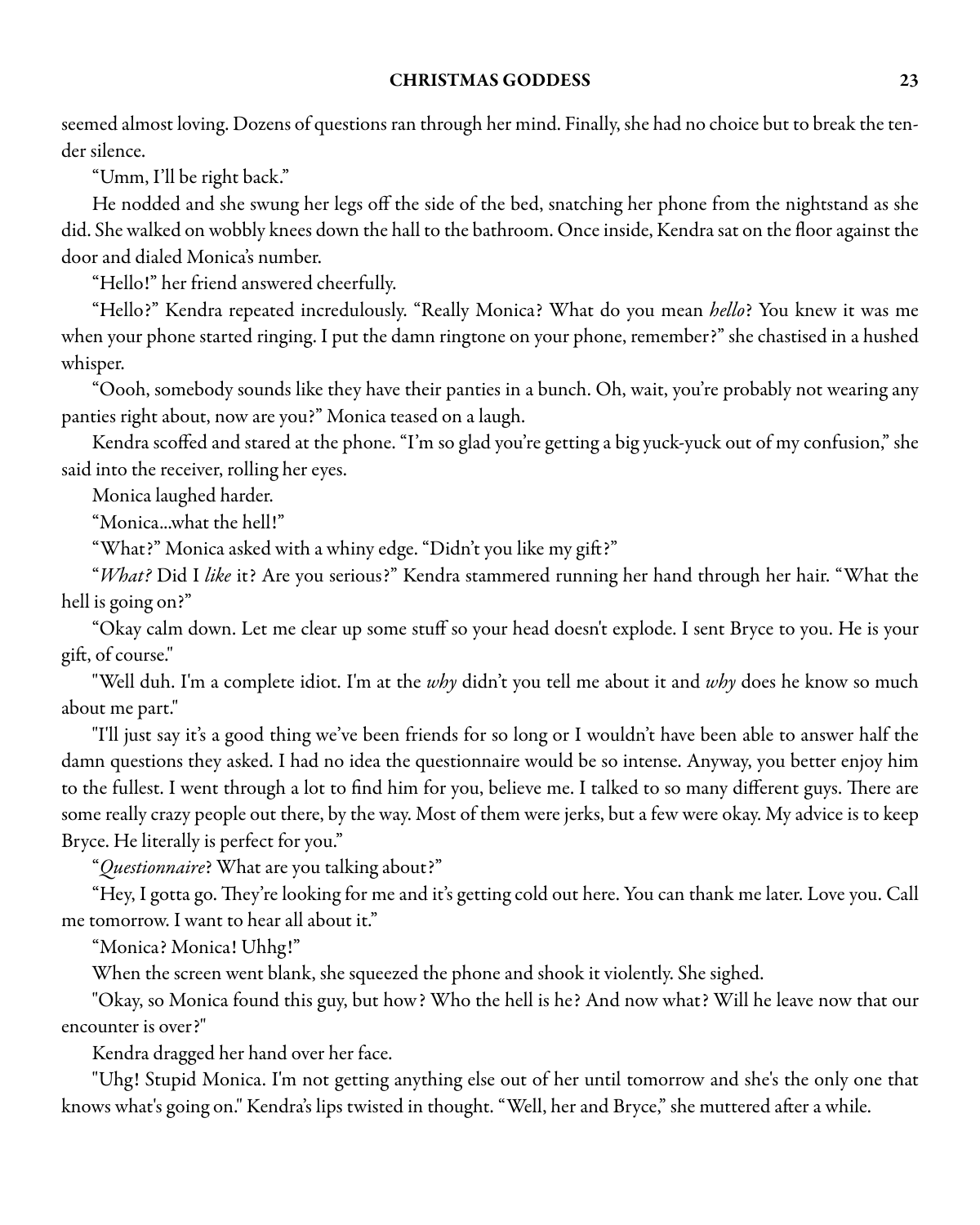With a sigh, she pushed herself up, rinsed her face with some cool water, and left the bathroom. Kendra returned and found Bryce right where she left him. His presence answered at least one of her questions. He had rolled onto his back and his eyes were closed. His semi-hard penis lay against his taut stomach.

Damn. Impressive even in its downtime.

Suddenly his shaft bobbed as if sensing her. His eyes popped open and his head turned to face her, giving a pleasant grin. She lay beside him and returned his smile.

"Bryce..."

He smiled as his hand cupped her cheek. "Yes, sweetheart."

She had the same reaction to his voice as earlier. The sentiment behind his words touched her.

"Bryce, can we talk for a minute?"

"Of course." He rolled to his side and rose onto his elbow to rest his head in his hand.

"I—I just wanted to..."

Her eyes shifted back to his penis. She tried not to stare, but her gaze was drawn to the reddish tip and pale shaft as it lay against the dark shiny sheets. Her pussy throbbed at the sight. She wanted the man again, ready for the pleasures that he was capable of giving. The questions and concerns she wanted to address with him seem to flitter to the wayside as the urge to straddle him rose within her.

Bryce grinned and moved her hand to touch his erection.

"If you want me again, my lovely Goddess, I'm here for the taking," he reminded her.

Despite her need for answers, Bryce's hot words and willingness convinced her to put them on the back burner. She touched his shoulder and he rolled to his back again. Taking his shaft in her hand, she climbed over him stroking his piece back to its former stiffness. She marveled at how the velvety skin moved over the hardness of its center. Moving lower, she rubbed it against the sensitive area near her clit, enjoying the sharp, tingling pleasure the friction created.

Bryce moaned. An exciting chill danced down her spine at the sound. Biting her lower lip in concentration, she rose over him positioning the head of his cock at the entrance to her sex. His hardness slid into her soft, still wet, center easily. A gasp ending in a combined cry of delight filled the air around them when she was completely seated. The fullness of his shaft in her at this angle was incredibly intense. She held the position for a moment waiting for her insides to accommodate for the new position and adjust.

Kendra could feel every muscle in his big body tense beneath her in anticipation of their mutual enjoyment. Suddenly he grasped her hips firmly and moved her over him. It was exactly what she needed. Electric pulses of excitement traveled the length of her body. Kendra gripped his shoulders and let her body go limp. His tempo was maddening, long, deliberate strokes to swallow him to the base, and then dragging her off to sit on the tip before repeating. His expertise drove her out of her mind with pure bliss. She leaned forward dangling her breasts before him in offering. Completely in tune with her, Bryce took them into his mouth.

"Oh, God yes!"

The orgasm that grew inside her was like a tidal wave. As her arousal gained momentum tiny sparks of ecstasy ricocheted throughout her body. Perspiration slid down her temple and spine as she moved.

"I'm so close!"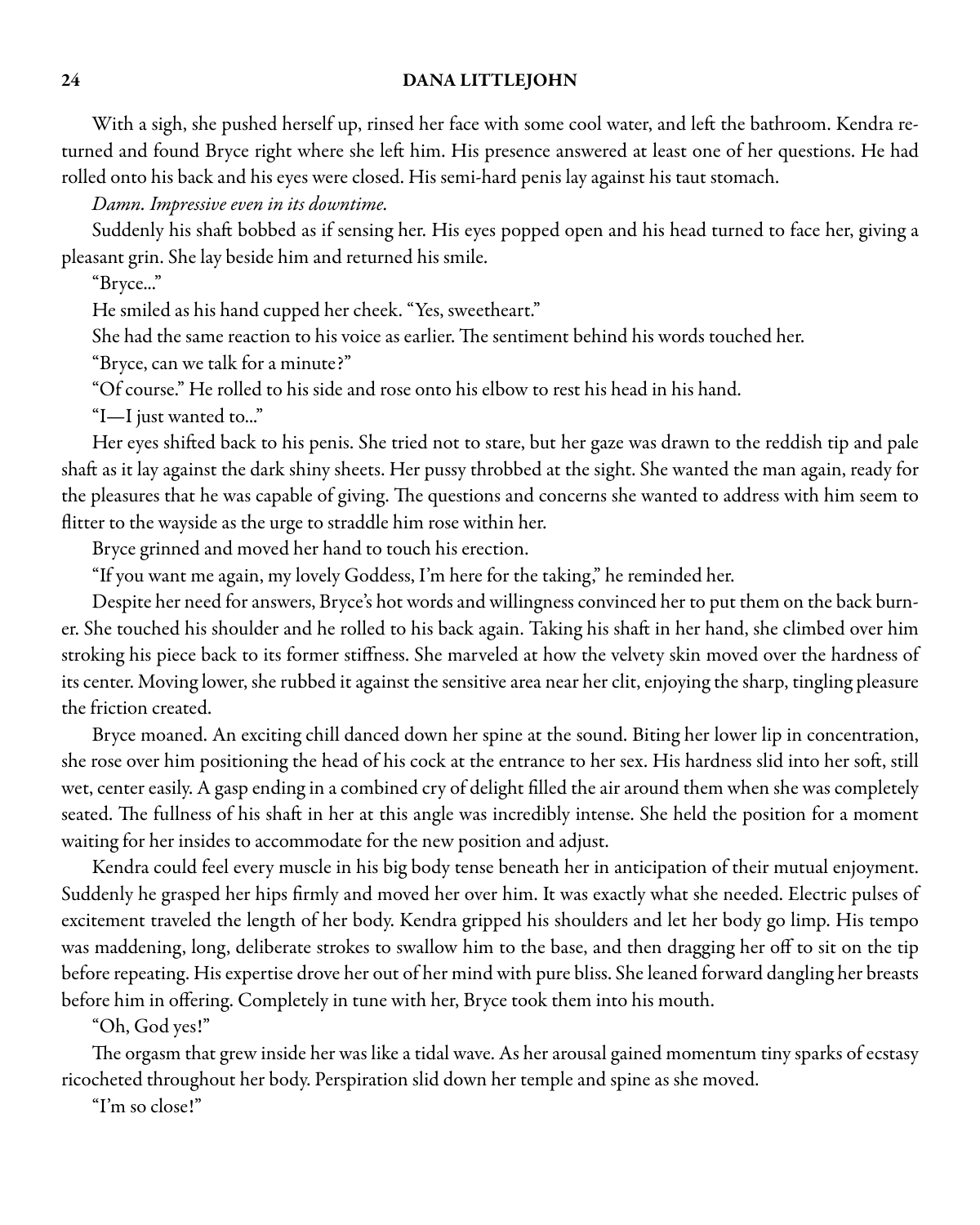Bryce let go of her hips as she took over control and gripped her breasts. "I know, baby. Ride that wave until it fills your soul and consumes you. I want you to enjoy me like no other. I never want to leave your side."

Bryce's words were an auditory aphrodisiac. His hips lifted in time with her movements. Kendra met each thrust and gripped his shoulders tightly. After a few moments, she let out a sound unfamiliar to her own ears. Bryce slipped his arm around her waist and flipped them over, reversing their positions, when he heard it. He continued to drive into her. The new arrangement targeted her clit perfectly increasing the ecstasy that rocked her to the core. She continued to howl the joy her body felt as it convulsed.

"Oh yes! That's the one I was waiting for," he admitted lustfully. "I love the feel of that sweet pussy quivering around me."

Finally, he allowed his own climax to burst from his body. Kendra felt his organ jerking inside her. His tremors stimulated her even more as she lay beneath him dizzy with euphoria. Exhausted and sated, sleep claimed her before Bryce had time to roll away.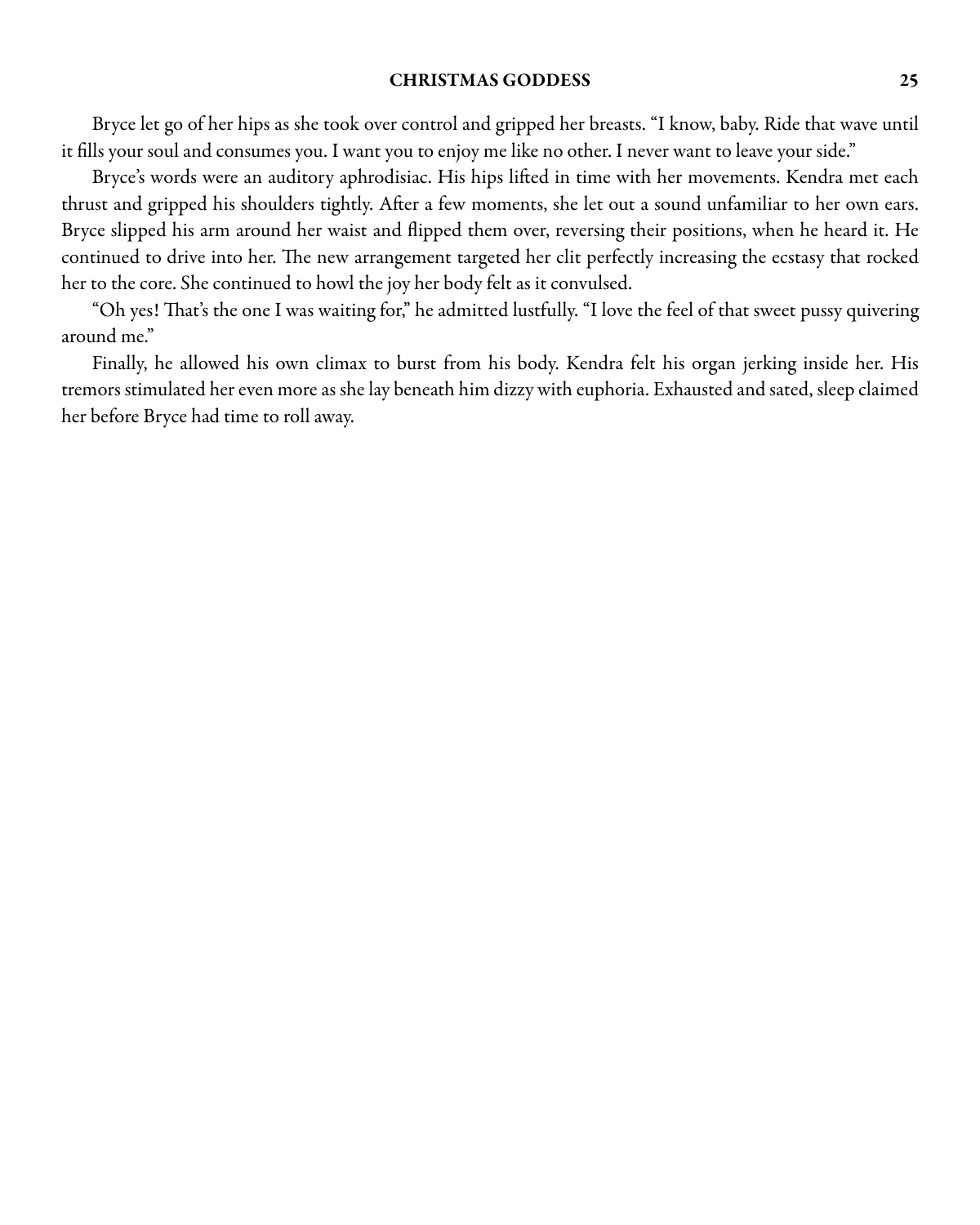

Kendra woke feeling wonderful. Her body still tingled deliciously from Bryce's expert attention. Her whole being was fully aware of Bryce cuddled up behind her. His arm was casually thrown over her waist and his large body fit comfortably around hers. Kendra looked over her shoulder at him. Bryce's large blue eyes gazed back at her. He kept his arm around her waist as she adjusted the covers over them and turned to face him. Silently they stared at one another until she finally broke the silence. In her heart of hearts, she knew one night would never be enough with this man, but there was still so much she didn't know.

"Bryce, why are you here with me?"

"Because you are everything I have ever wanted."

"I don't understand."

"I almost took my ad down, but I'm so glad that I didn't. From our first correspondence, I knew you were for me. I fell in love with you weeks ago, Kendra. I had to come."

What the— She closed her eyes and took a slow breath.

"Umm, what ad?" she asked opening her eyes.

His handsome features twisted in obvious confusion. "The one on Let Me Love You dot com. I was hesitant to use the service at first. I haven't been on the dating scene in a long time, but my nephew suggested that I make the profile because *that's how people date nowadays Unc*," he added with a laugh, doing air quotations. "Although I thought the questionnaire was super grueling and quite personal, I understood why because how else will they be able to match you with someone you could actually be with."

#### Online dating?

"I wanted to meet someone who was compatible and who was up for what I was willing to offer," he continued.

"What do you mean?"

He shifted to lean on his elbow and to rest his head in his palm. "Well, you already know I retired after twenty-two years in the Marines as a lieutenant colonel."

He paused seemingly waiting for her to respond.

"Oh! Yeah, yeah, I remember."

"Well, I opened my security company when I returned stateside three years ago. I have been the one in charge of people for a long time. When I get home all I want to do is give myself to the person I love."

"Well, you do look like a man that commands others to do things," she said with a nervous laugh.

He chuckled. "Yes, I've heard that before."

"But that's not what you really want?"

"I don't mind being the boss, but what I don't have is balance."

Kendra let her gaze drop from his eyes and nodded.

"I want someoneIcan carefor, too. Afteralong day of telling everyone what to do and when to do it, nothing would make me happier than to treat you like the goddess you would be to me. To love you and take care of you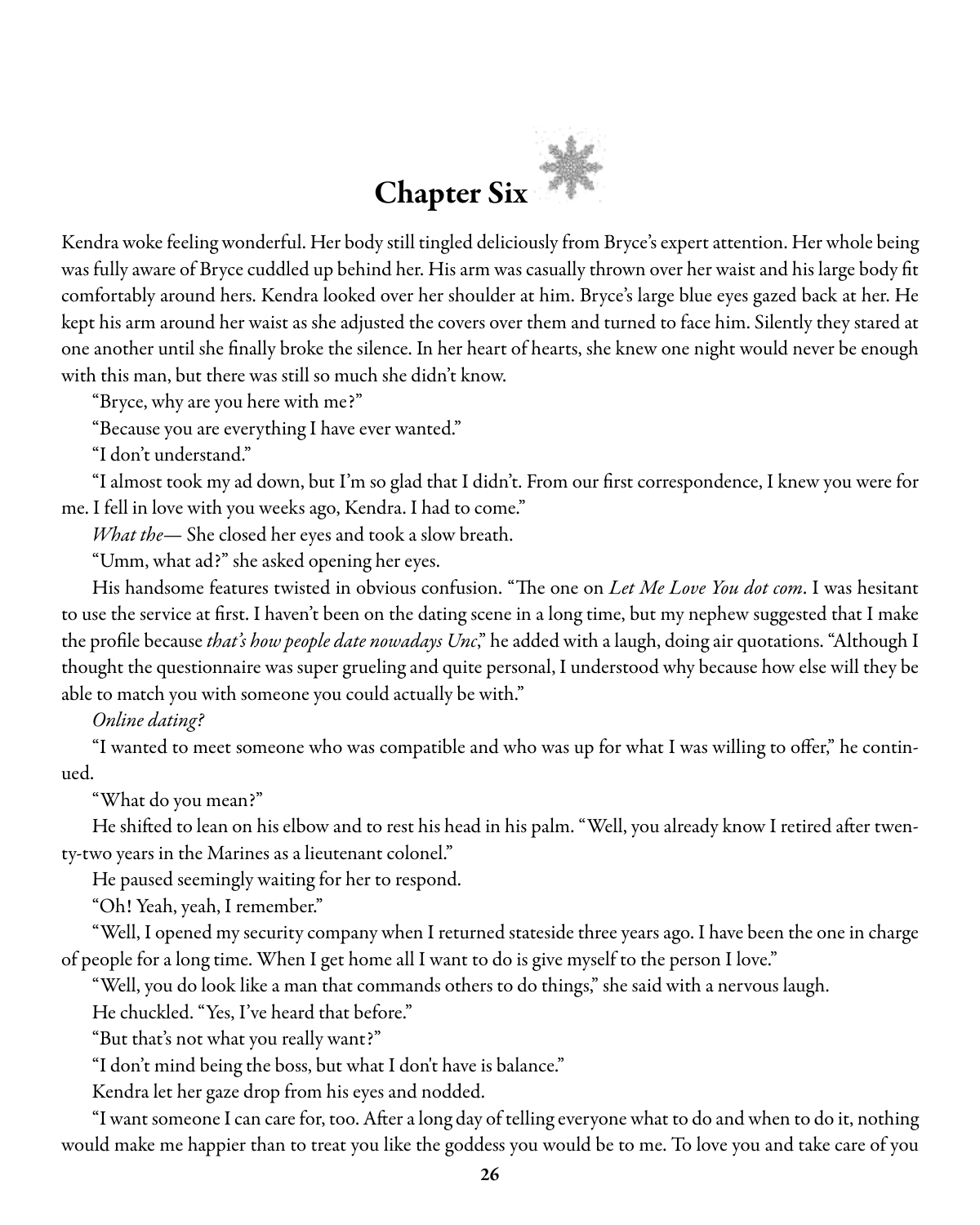mentally and physically, to give all my attention to this delicious body of yours when I make love to you...that would make me whole." He emphasized his words sliding his hand over her shoulder, arm, hip, and leg before returning to lift her chin. "Your every wish will be my command."

The shock left her mute for a moment. "Wha—what do you get out of a situation like that?" she finally said.

"I believe the greatest joy a man could feel is when his woman is completely happy and satisfied because of what he does for her."

Kendra swallowed but this time could not find her voice.

"I'd begun to think there were no women out there that felt the way I did. And then I came across your profile," he said smiling brightly. "Since then you've invaded my dreams, my thoughts, and even hindered my work."

"You didn't date other women from the site?"

She saw melancholy in his eyes when he nodded. He laced their fingers as he spoke.

"Yes. I've been on the site for over a year. I dated a few women. Most were just four or five-point matches. We went out on a few dates, but nothing came of it. There was one woman back in the spring that was a seven-point match. We dated for a few months, but it didn't work."

"What happened?"

He shrugged. "Basically, Rachel used me. During the course of our relationship, she asked me to buy her expensive jewelry, clothes, and then when she got the opportunity, she left me for someone else. I spent the night at her house, she took my bank card while I was asleep and emptied my checking account."

Kendra gasped.

"It was my own fault."

Kendra shook her head. "She took advantage of you. How is that your fault?"

"I willingly brought the gifts she wanted and some she didn't even ask for because I just wanted to see them on her. I don't have a problem sharing my money, time, or anything else with my woman. Rachel and I had a few things in common and we were compatible in bed too, but the signs were there that we weren't going to work, and I ignored them. After she left, I backed off of dating for a while until this summer when I found the site we met on. I decided to take it slow this time to get to know the person a little better before actually meeting them. I searched the profiles and came across yours."

"Umm, out of curiosity how many points did we have?"

He pulled her fingers to his mouth to kiss them. "We had nine points compatibility."

Her eyes widened. Really? Huh.

"I have to say it was your tagline that intrigued me enough to message you," he confessed on a chuckle.

Oh damn.

"M—my tag line?"

Bryce waved his hand as if reading a marquee. "Are you the one that will put my pleasure first?" he finished with a soft laugh.

Oh my god. She didn't.

"When I read that I knew I had to get to know the woman behind that statement. That was a challenge I was wholeheartedly willing to take on."

"Yeah, that was kind of a bold statement to put out there," she muttered.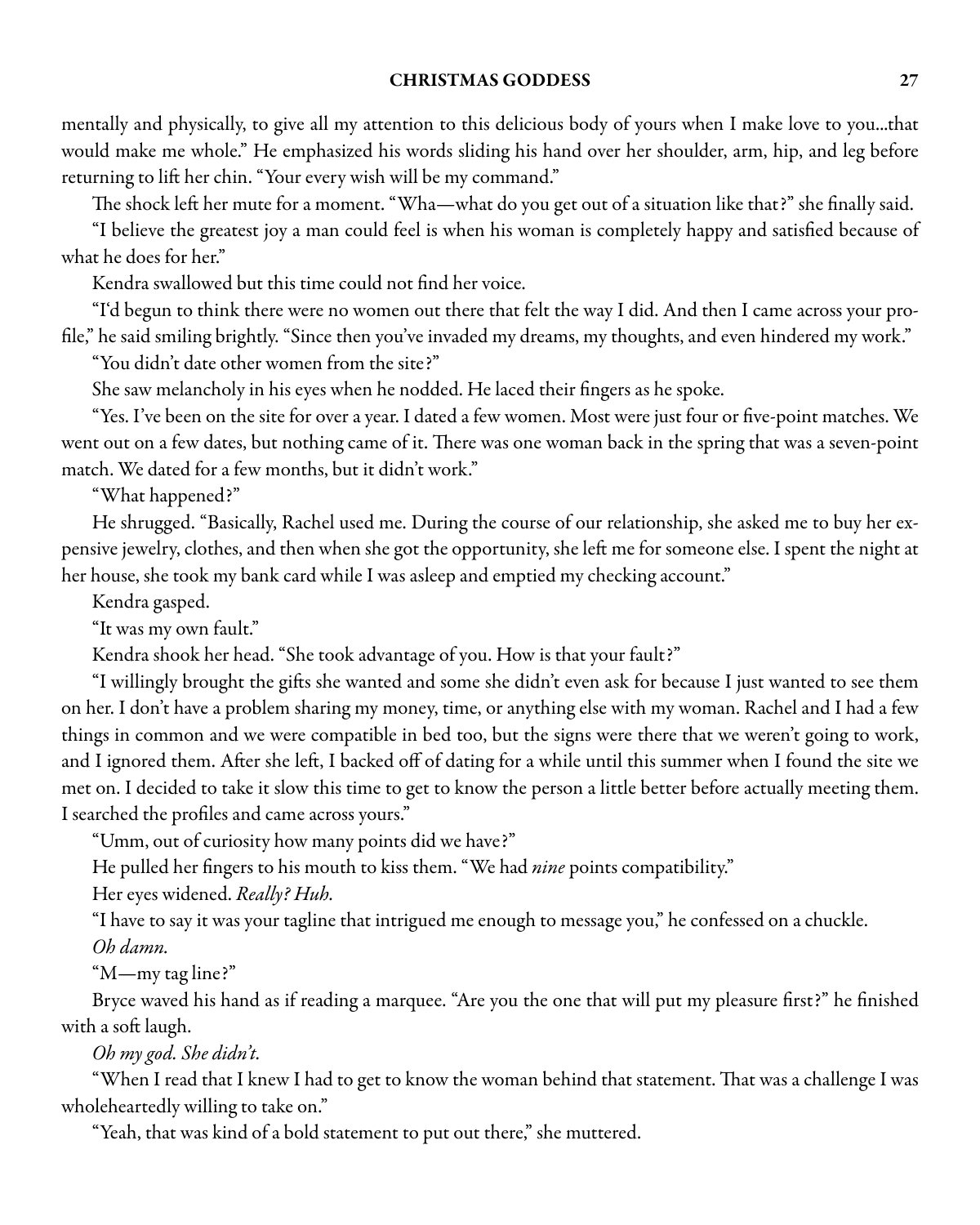"Yes, it was, but it told me what type of woman you were."

"Oh yeah? What type is that?"

"A woman that knows what she wants. One that is tired of settling for less. A woman that wants to be loved and cherished by her man. The kind of woman I was looking for."

She looked at him wide-eyed. "Oh. Wow. Umm, so, how long would you say we were talking online, Bryce?" He rolled to his back in thought. "Since September, I think."

She gasped. What!

"I was willing to take this thing as slow as you wanted. Our first few conversations let me know we were on the same page and that were compatible."

"Bryce, about that, I—"

"We could've been online friends for as long as you needed. Waiting a few months for us to meet and get together was but I will say I was glad that you invited me over. You have exceeded my expectations. I can only hope that I've lived up to yours."

"Oh yes, you're wonderful. It's just—"

"You are far more beautiful than the picture you posted, also," he added, touching her lips with a delicate kiss. A picture? Crud. I'm almost afraid to see the picture she used.

Bryce's hand caressed her face bringing her attention back to him.

"I know you're the one. For the rest of my life, I want you to be my goddess, my love, and part of my world."

"Bryce, can people really get to know each other online? I mean what if you hate the way I eat. I may kick in my sleep and drive you crazy."

Bryce chuckled. "I'm aware that there are going to be things you can only learn about a person when you are hands-on with them, but I consider those to be the fun idiosyncrasies we learn along the way. You will learn them about me as well."

"I get that, but what do you really know about me?"

"Well, I know you're an only child and your mother died from breast cancer when you were eight and your father died when you were nineteen from a heart attack that's why you became a nurse. Your best friend is Monica who is more like a sister. You are crazy for jellybeans. You buy as many as you can at Easter so you can keep them around all year. You love fuzzy socks and have like a million pairs of them."

She turned a raised brow to him. "Wait. How do you know that? That's not something that pops up in normal "get to know you" conversation."

"I asked you to tell me something outside the box about you and you sent me a picture of your feet in fuzzy red socks with black polka dots that reminded me of a ladybug. I think that's so cute," he said with a grin.

Kendra shook her head. I don't know whether to kiss her or kill her.

"Kendra, I know the way we met was unorthodox and outside the box. I feel like as long as we were honest with each other during our correspondence we can learn the rest along the way. I'm willing to do that. I want to wake to see you in the morning and fall asleep holding you in my arms at night. Everything outside of your embrace can go turn topsy-turvy in a chaotic rage, but if I'm allowed to come back to you my life would be complete."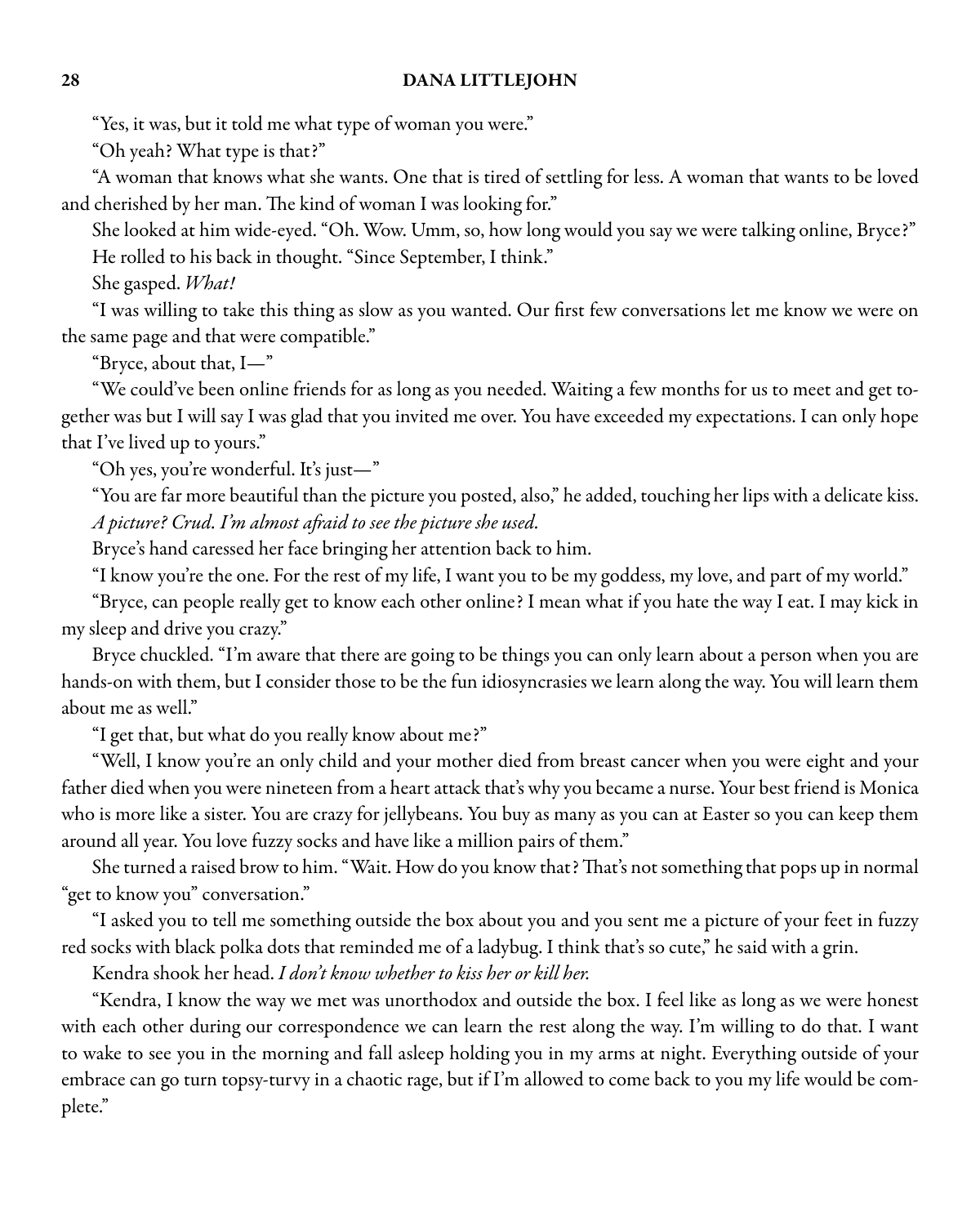Kendra's mind swam with the possibilities that Bryce offered her. It was like a dream come true and still, she wavered.

"You've already told me what you want, Kendra. I'm offering it to you. I see the struggle in your eyes. Please don't let past fears block your future happiness."

Monica had played Santa using modern-day technology to set her up with her perfect man. Looking into Bryce's eyes Kendra saw only sincerity and genuine concern. He moved closer and pressed his lips to hers. The passion behind Bryce's kiss silenced any other protests that her brain could have come up with. The heat from their connection ignited her need for him again pushing her to make up her mind. Eventually, she would have to tell him about Monica's gift, but not tonight. As he looked down waiting for her reply, Kendra reached out and pulled him on top of her. His handsome feature lit up with undeniable joy.

What kind of person would she be to spurn her hard work?

"I guess we can take it one day at a time and see what the future holds," she told him.

He smiled. "That's all that I ask."

"If this is the way you bring in Christmas, Bryce, I can't wait to see what you'll do for New Year's."

## The End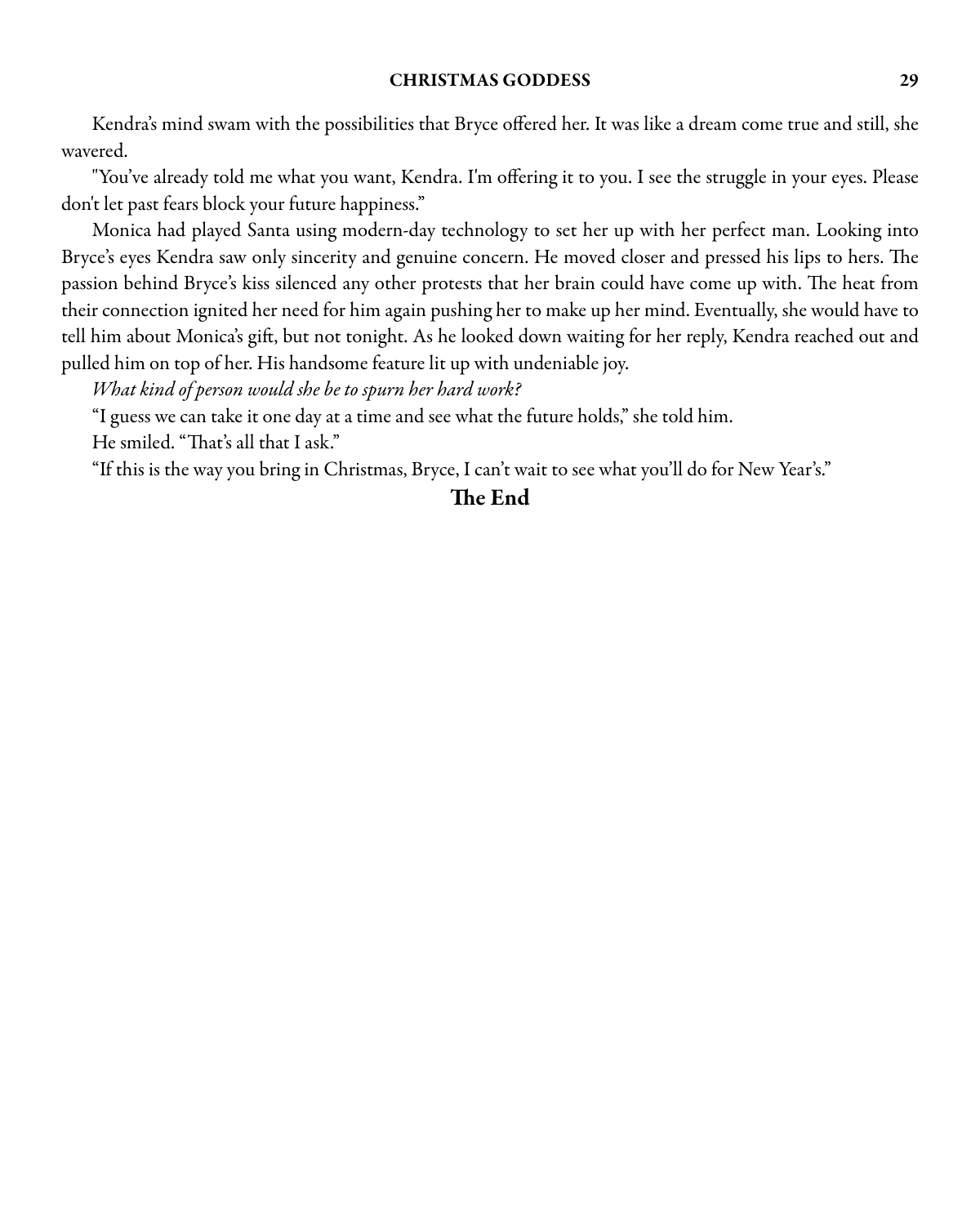## About Dana Littlejohn

Where sensual erotic romance is always waiting for you.

I am Dana Littlejohn, author of sensual erotic romance. You will find that I write contemporary romances with just a hint of another genre to take it away from the ordinary. My stories will touch your heart and your soul and make your body feel like it's being touched, too.

Imagination will take you places your money can not. I invite you into my world with open arms to see my imagination run wild...

Come along for the ride as I go on an imaginary trip into my world. You'll enjoy every minute of this wild ride.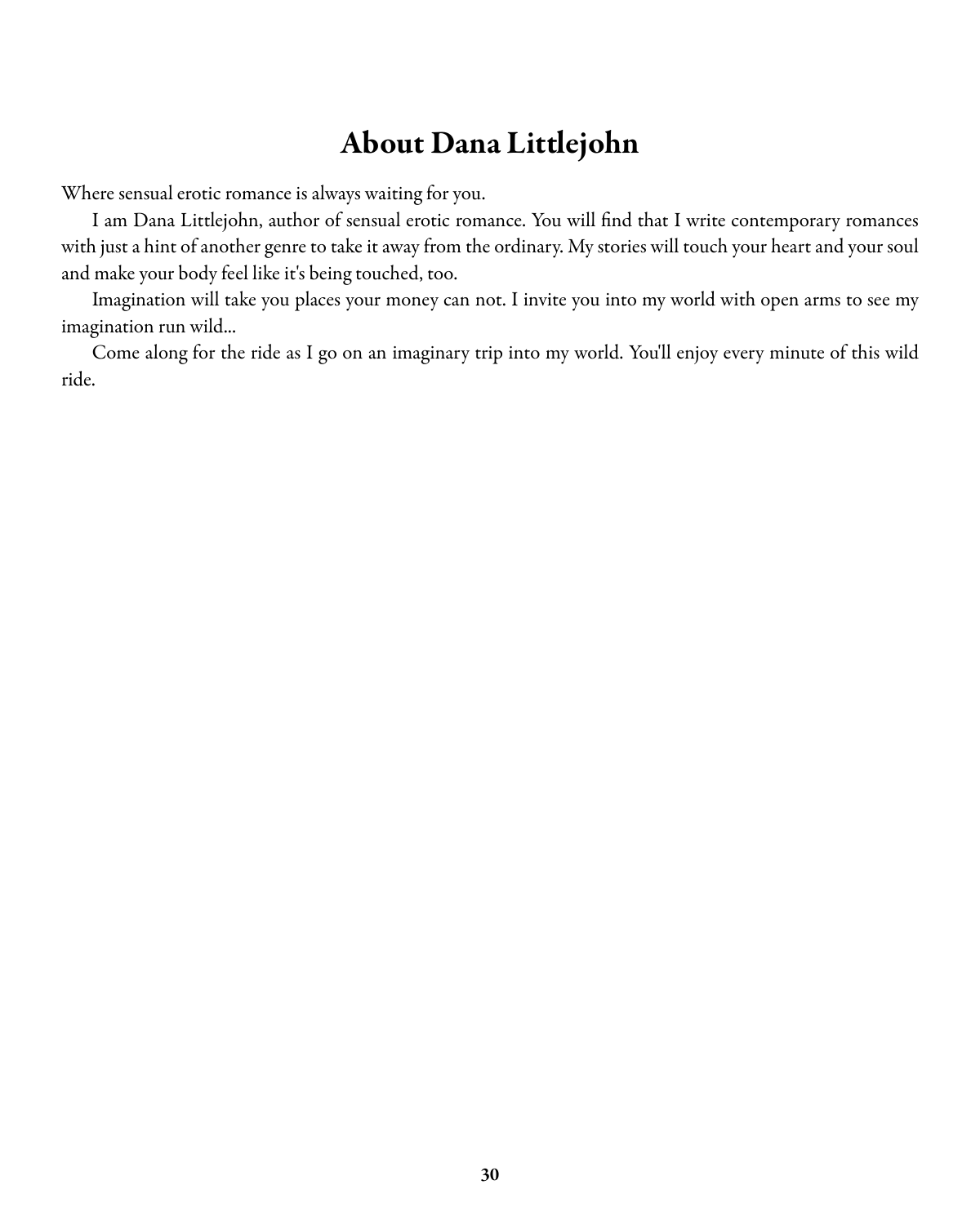\*\*\*\*\*\*\*\*\*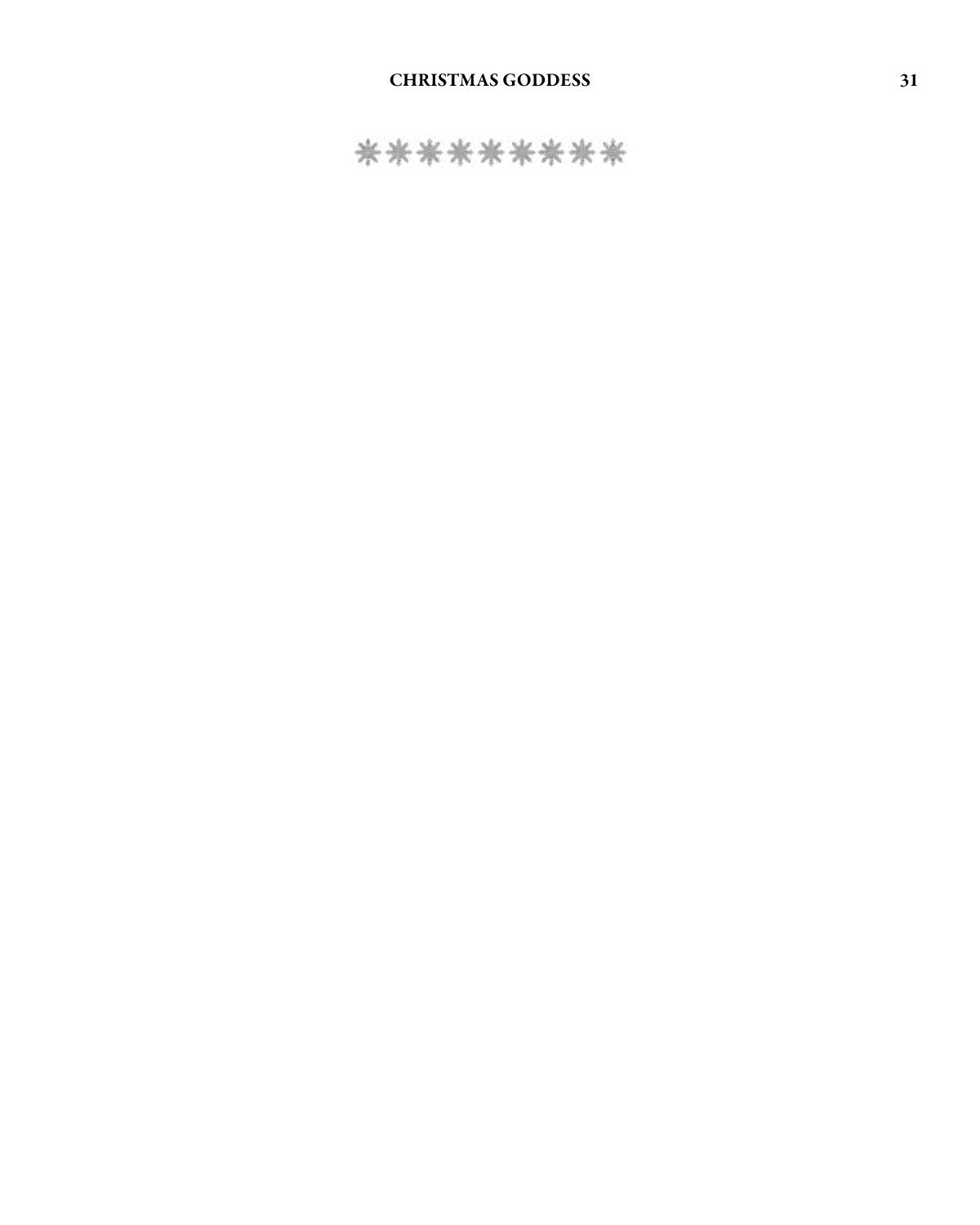## Also by Dana Littlejohn

\*\*\*\*\*\*\*\*\*

The High Road Club Ivy's Hot Shots Aphrodite's Day Off The Power of the Bayou Wolf Blood Moon The High Road Club The Beast Within Tri-Romance The Right Choice Seven Year Switch His Favorite Dessert Negasi's Princess Third Place Is The Best Place Watch for more at https://www.danalittlejohn.com/